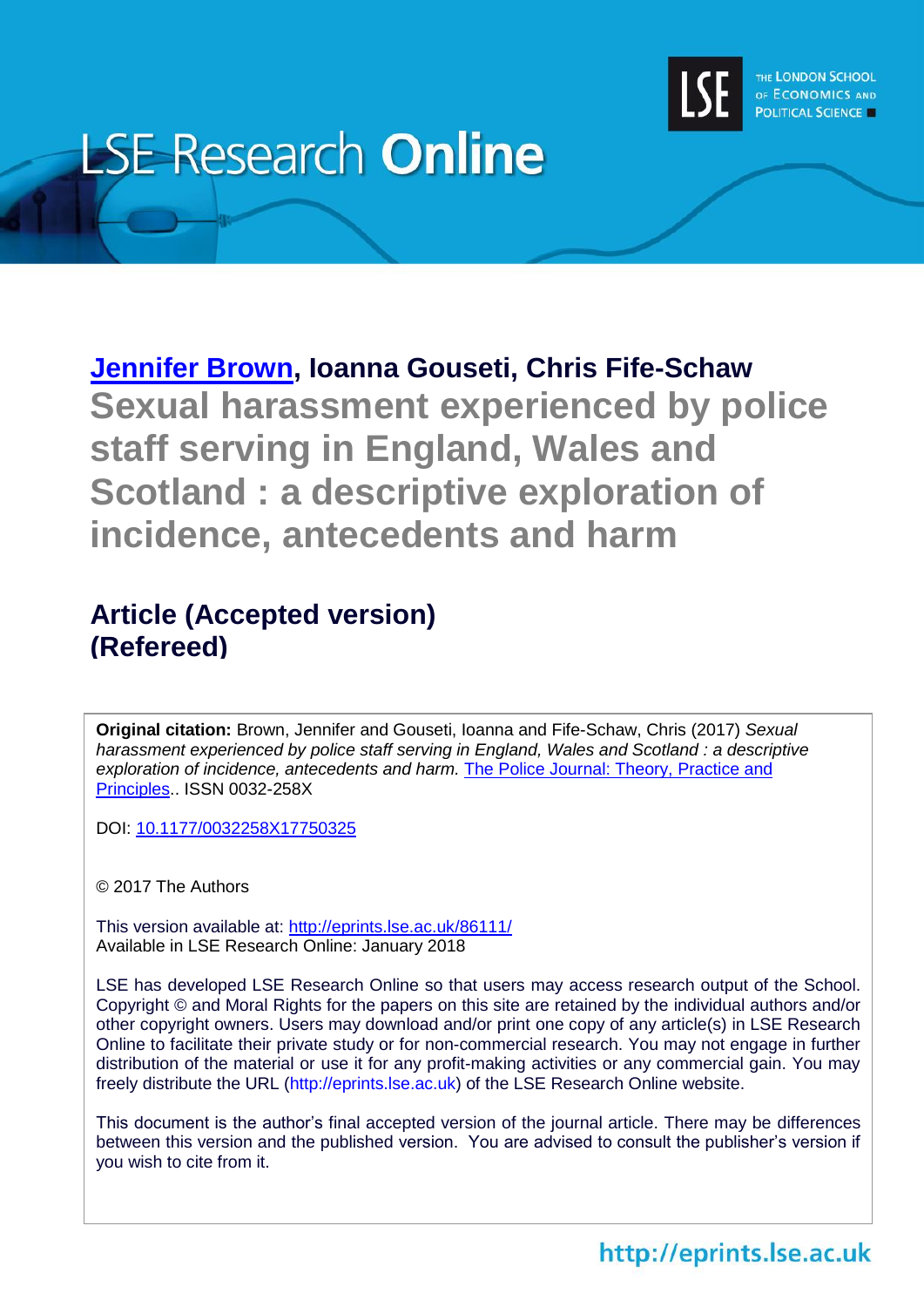#### **Sexual harassment experienced by police staff serving in England, Wales and Scotland: A descriptive exploration of incidence, antecedents and harm.**

By Jennifer Brown and Ioanna Gouseti London School of Economics and Political Science and Chris Fife-Schaw University of Surrey

#### **ABSTRACT**

An on-line survey (N=1776) was conducted with support staff to explore both the type and incidence of sexual harassment within the police working environment and the explanatory value of known antecedent factors. Uni-variate results indicated highest levels of sexual harassment were associated with what has been termed sexual 'banter', reported by three quarters of those surveyed, with a diminishing level of exposure to more serious types of harassment. Respondents reported adverse impacts whether sexual harassment experienced as a target or bystander. Multivariate analyses found statistically significant associations between perceived levels of organisational justice and confidence in the organisation's ability to deal with its occurrence and two types of sexual harassment. Having established a better understanding of salient risk factors the discussion identifies implications for organisational preventative interventions.

### **Introduction**

#### *Incidence and conceptualisations*

The World Bank (2009:9) has developed a useful and comprehensive definition of sexual harassment as:

"any unwelcome sexual advance, request for sexual favour, verbal or physical conduct or gesture of a sexual nature, or any other behaviours of a sexual nature that might reasonably be expected to be perceived to cause offence or humiliation to another. Such harassment may be, but is not necessarily, of a form that interferes with work, is made a condition of employment, or creates an intimidating, hostile or offensive work environment".

Much work on defining and understanding the occurrence of sexual harassment amongst employees was undertaken in the 1980s, resulting in the development of workplace policies and legislation in the following decade (see e.g., Rubenstein, 1989; Stockdale, 1996). As the 1990s progressed, empirical research reported the frequencies of occurrence across a spectrum of working environments (e.g. Collinson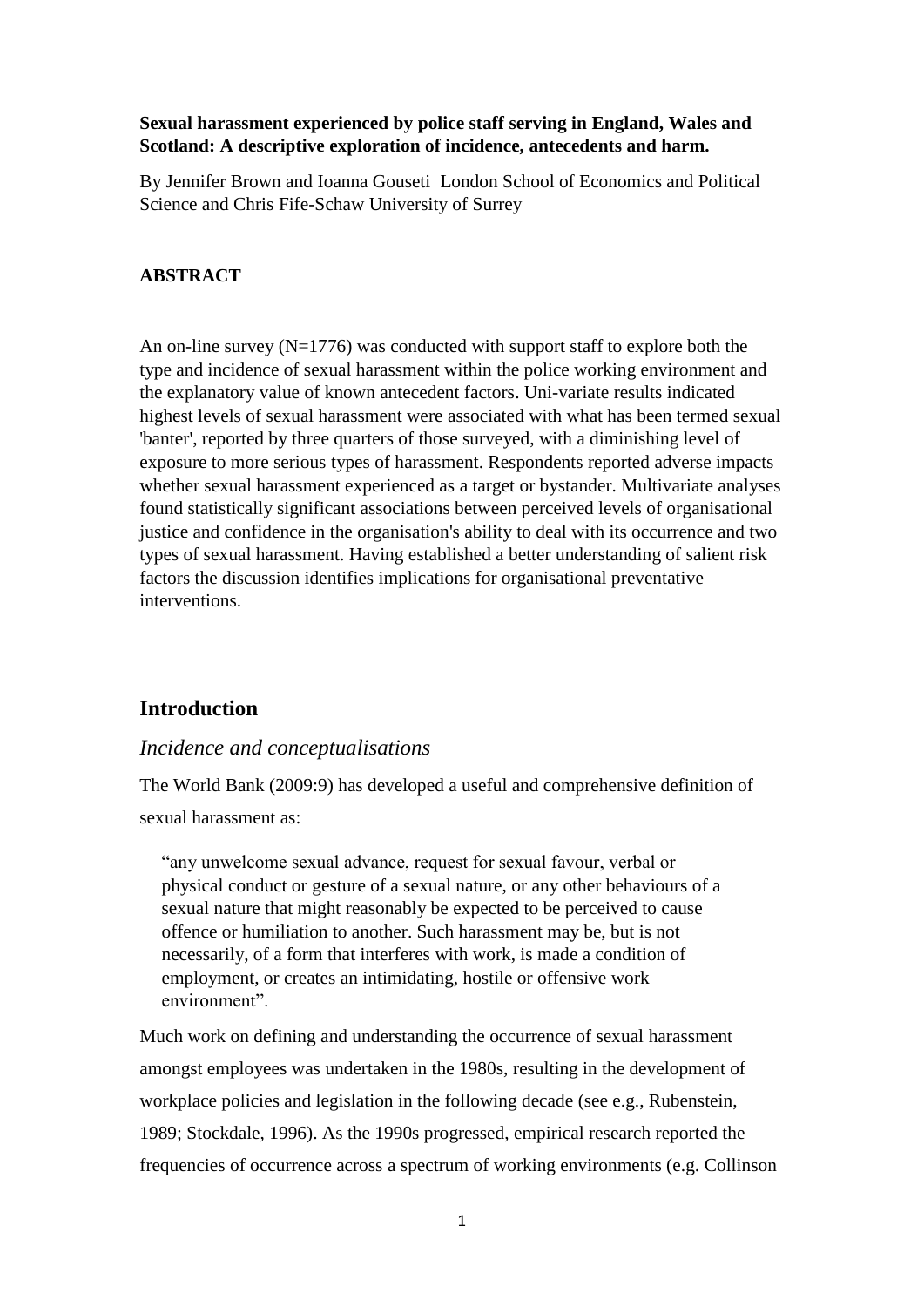and Collinson, 1996), including the police service (Jones, 1986, Martin, 1990, Brown, Campbell and Fife-Schaw, 1995). The latter study found high levels of sexual harassment experienced by both warranted police officers and non-police support staff.

In a review of research into workplace sexual harassment, McDonald (2012) shows a persistence of occurrence as evidenced by tracking data from the US Merit Systems Protection Board between 1981 and 1997. Although incidence estimates vary depending on measurement and methodologies, McDonald, Charlesworth and Graham (2015) conclude that sexual harassment at work remains an enduring phenomenon. In the UK, sexual harassment has reappeared on the public agenda recently. A 2016 YouGov poll of the general public found that one in ten individuals had experienced some form of sexually harassing behaviour in public places (of whom 56% were women and 44% men). A troubling level of sexual harassment has also been found taking place in schools (House of Commons Women and Equalities Committee, 2016). A survey across a wide range of UK business sectors, conducted on behalf of the Trades Union Congress (TUC, 2016), reported that more than half (52%) of the women questioned said they had experienced sexual harassment at work. Opportunity Now and PWC Research and Insight Team (2014) found instances of sexual harassment across all the occupations they surveyed, with those from the uniformed services reporting the highest rate (23%). The Ministry of Defence's (2015) own survey of sexual harassment in the army indicated generalised sexualised behaviours to be common amongst serving personnel, with 90% hearing sexualised stories and jokes.

Conceptual distinctions between qualitatively different types of harassment differentiate between more generalised insulting, demeaning or disdainful attitudes (gender harassment); leering, touching and pressurised requests for dates (hostile environment) and more coercive or threatening behaviours (Fitzgerald, 1990). Others such as Goodman-Delahunty, Schuller and Martschuk (2016) used a severity index to grade the harmful impact of stressors which included sexual coercion, unwanted sexual attention and gender hostility, with a sample of police officers from New South Wales, Australia. Differential impacts were reported, with the unwanted attention receiving the lowest grading, and gender hostility the highest. Giuffre and Williams (1994) discuss the boundary difficulties for determining when sexualised behaviours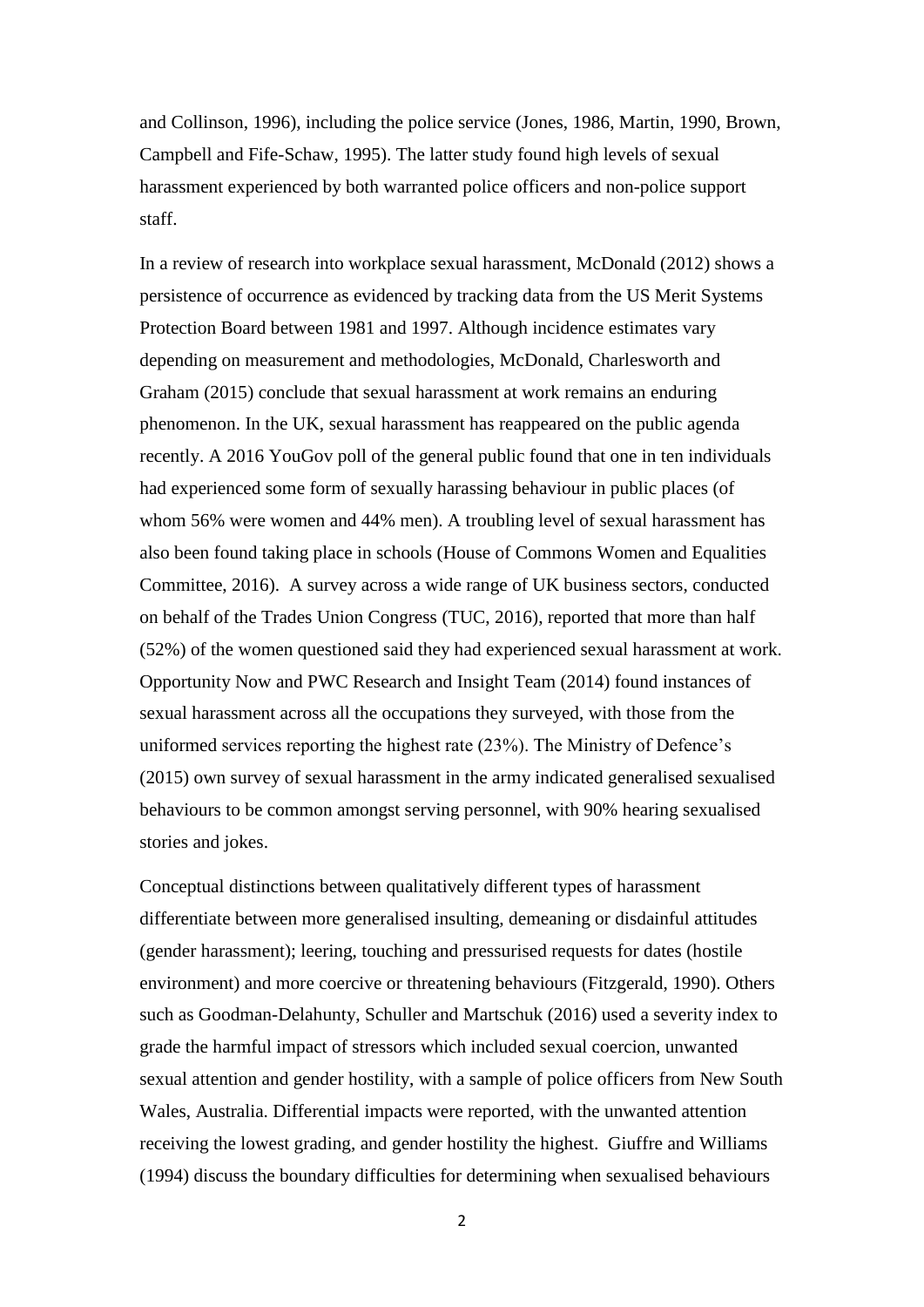or "banter," which people say they enjoy, is perceived and experienced as harassment. For example, they describe the atmosphere of "compulsory jocularity" that pertained in a restaurant setting they studied in which employees said 90% of joking was of a sexualised nature. The experiences of behaviours as harming were marked by degree or severity and the sense of perceived or actual threat. Berdahl and Aquino (2009) developed the idea that sexual banter provides fun and a jovial atmosphere that may help defuse stress in a working environment. However their empirical investigations concluded that for most employees in their sample, both men and women, sexualised behaviour at work had negative psychological outcomes regardless of whether employees said it was enjoyed or disliked.

#### *Sexual harassment in the police service*

Much of the available research looking at the occurrence of sexual harassment within the police has tended to focus on police officers. As mentioned previously, surveys of sexual harassment in the 1990s found relatively high levels of occurrence within police organisations. More recent research suggests that it is still occurring. Lonsway, Paynich and Hall (2013) estimated that women's experience of sexual harassment in US law enforcement ranges from 53% to 77%, with sexualised or sexist remarks being the most common form. In Australia, a survey of the police service in Victoria found that 58% of staff experienced sexually suggestive jokes or comments, 39% intrusive questions about private life, 35% inappropriate leering or staring, 30% unwelcomed touching, hugging or kissing, 17% repeated requests for unwanted dates, 9% sexual gestures, 6% sexually explicit emails and 6% were pressurised for sex (Victorian Equal Opportunities and Human Rights Commission, 2015). In addition, this report indicated 68% of women and 57% of men participants witnessed sexually harassing behaviours (i.e. bystander harassment). The harasser was most likely to be a peer (28%) or a more senior colleague (26%). The survey also found targets of harassment most likely to be women of every age group, with the group aged between 25 to 34 years old having the highest percentages (34%). De Haas, Timmerman and Höing (2014) framed their investigation into sexual harassment of Dutch police officers as a health related issue, finding 64% of women and 48% of men experienced one or more forms at least once during the preceding 24 months. Not all were apparently bothered by sexual harassing behaviours but of those that were (32% of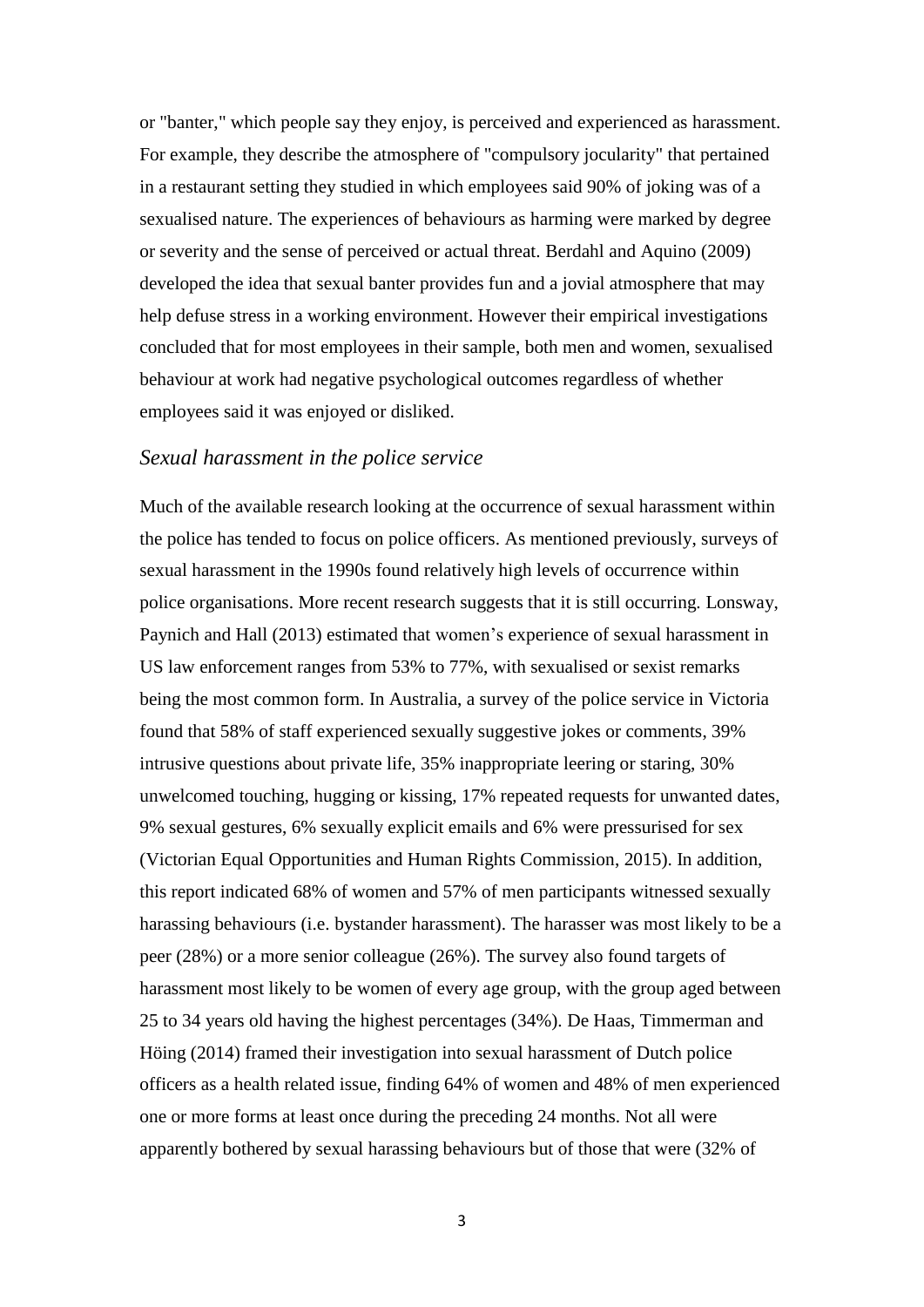women and 13% of men), these were associated with adverse effects on burnout and physical health.

There has been limited analysis of the rates of sexual harassment currently occurring within the British Police Service. When responding to a general question in a survey of police personnel in England and Wales, 24% of women police officers and 15% of police staff reported experiencing harassment on the grounds of their gender (Independent Commission on Policing, 2013). Indicative research by the Independent Police Complaints Commission and the Association of Chief Police Officer found a number of cases of abuse of authority by serving officers who gained access to victims of crime for sexual gain (IPCC/ACPO 2012). Her Majesty's Inspectorate of Constabulary's 'PEEL: Police Legitimacy Report', containing the Inspectorate's national overview of the way in which police forces ensure that their workforces behave ethically and lawfully, identified 436 reported allegations of similar abuses of authority during the prior 24 months, with about a third of these relating to victims of domestic abuse (HMIC,2013).

In contextualising the current study, the police service in the U.K. has, along with other public sector organisations, suffered a decrease in budgets and a corresponding loss of staff in recent years. In England and Wales, there has been a drop of 15% in police officers and 23% of police staff numbers since 2012 (see Allen and Uberoi, 2017). The Police Federation of England and Wales conduct annual national surveys of police officers up to the rank of chief inspector. Their latest survey reported two thirds of officers as indicating their workloads have increased and this has had a negative effect on their work-life balance and well-being (Boag-Munrie, 2017).

The Policing Vision 2025, published jointly by the National Chief Constables Council and the Association of Police and Crime Commissioners, notes the changing and challenging demands on the police service particularly in the areas of cyber-crime and the policing of the vulnerable. As the Vision 2025 report notes "service provided is critically reliant on the quality of its people" (p.8). There is a commitment to create a culture that values and empowers individuals to maximise their contributions. There are two relevant implications from this last statement for the present study. The first is for a working culture that values its workforce and the second is that individuals are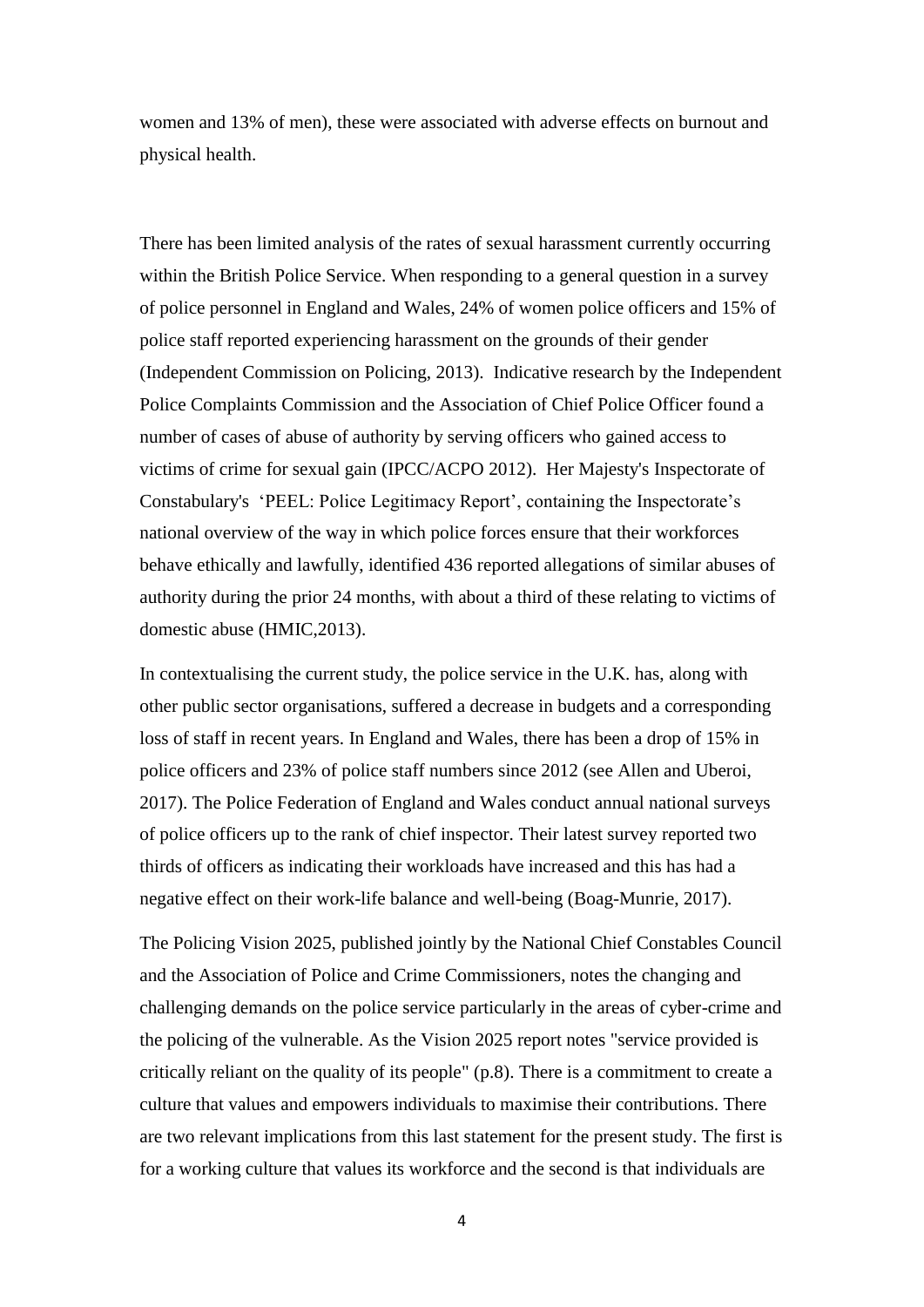enabled to fully contribute, especially when resources are tight and people are under pressure.

With respect to the first, the Victorian Equal Opportunities and Human Rights Commission study (2015) named the lack of a diverse workforce, insularity, norms of toughness and resilience, adherence to masculine role modelling as aspect of the police occupational culture having implications for the occurrence of sexual harassment. The informal culture of aggressiveness, competiveness and decisiveness, being sexually confident and assertive creates an environment which minimises or excuses inappropriate behaviours as banter or joking (reminiscent of the compulsory jocularity found by Giuffre and Williams, 1994). Reiner (2000) provides a detailed account of "cop culture" whose characteristics include "old fashioned machismo" encompassing routinised sexual boasting and horseplay. Reiner says the sexual indulgences of the police are products of the force's masculine ethos. Loftus (2009) observes that there has been a conscious reform effort made by the police service in the UK to address concerns about the internal culture. Her conclusion is that undoubtedly there have been changes, but "it would be erroneous to overstate the extent to which new emerging cultures have displaced the hegemonic police culture" (p. 193), and that challenges to the bad 'old' culture are only partial. Silvestri (2017) in a recent review article considers the 'cult of masculinity' remains intact in policing.

The second implication that of encouraging fully contributing individuals requires workplace engagement. Statistically significant associations have been established between a police officer's willingness to engage in discretionary effort and their sense that their force was procedurally just, i.e., being fair and valuing of its workforce (Bradford et al., 2014: Qureshi, Frank, Lambert, Klahm and Smith, 2017). As Brough, Brown and Biggs, (2016) report, engaged employees exhibit greater willingness to invest more energy into completion of tasks, persevere in the light of challenges and to 'go the extra mile' (i.e. discretionary effort). Importantly, emerging research shows a relationship between well-being, engagement and discretionary effort on behalf of police officers (Hesketh, Cooper and Ivy, 2016). In summary, the Hesketh et al. research shows that where police officers feel they have better job conditions, they are prepared to increase their discretionary efforts. De Haas, Timmerman and Höing (2009) concluded sexual harassment in the police environment is a workplace hazard having powerful adverse effects. Their results showed mental and physical health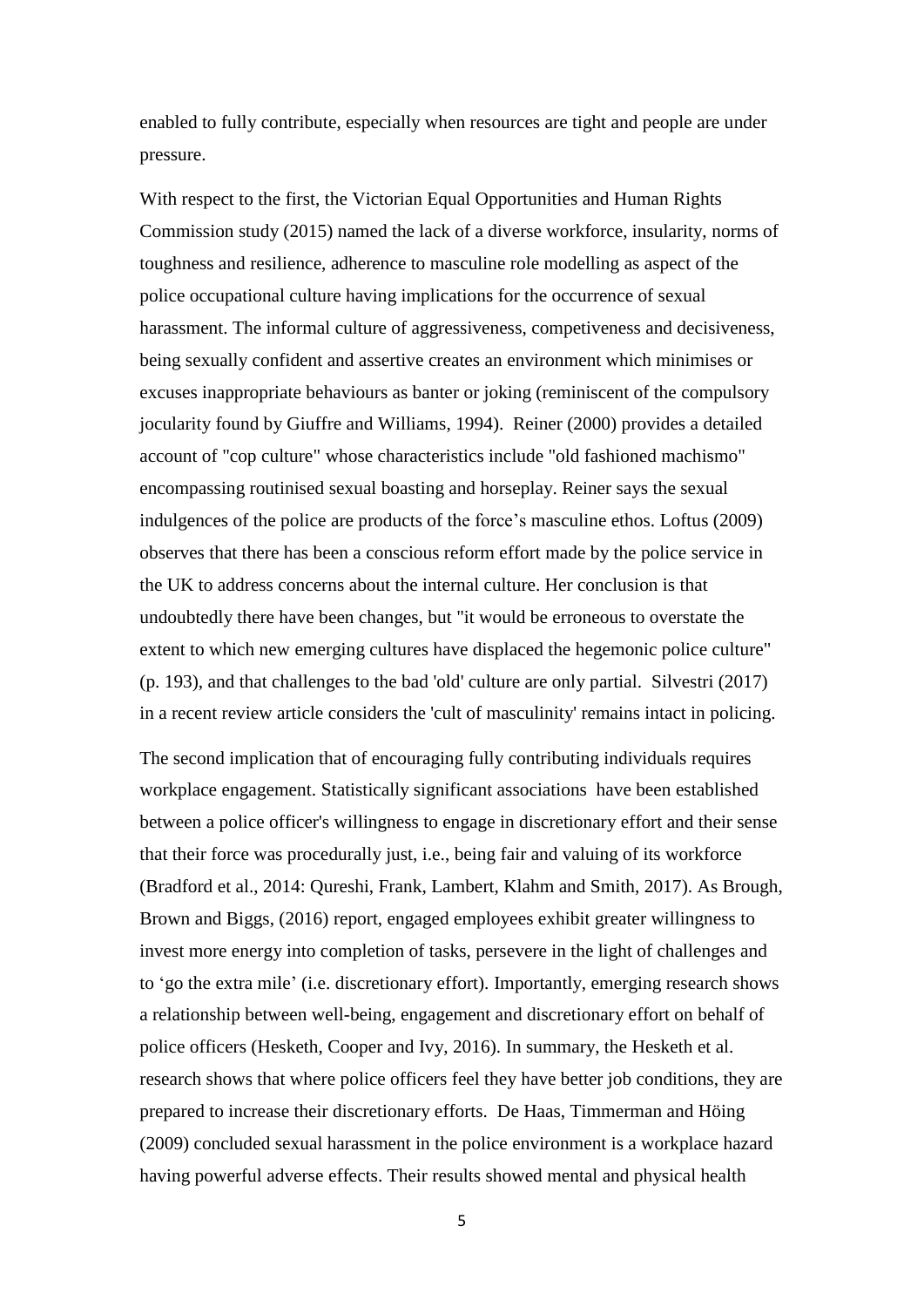outcomes were experienced by men and women. Moreover, not only the bothered victims reported health problems but also amongst victims were those who said they were not bothered by sexual harassment. Thus improving the workforce's well-being offers potential productivity dividends, especially under conditions of stress created by decreasing staff numbers and changing workload demands.

#### *Impacts and Antecedents*

Meta-analyses by Chan et al. (2007) and Willings et al. (2007) confirms that the presence of sexual harassment in the workplace has been associated with adverse outcomes, both at the individual and organisational levels, disrupting wellbeing at work. Individual adverse outcomes include symptoms of depression, anxiety, general psychological distress as well as decreased job satisfaction, lower productivity and increases in intentions to leave the organisation. In addition, Merkin and Shah (2014) suggest that sexual harassment is related to general incivility and contributes to diminished employee well-being, whilst Glomb et al. (1997) show that bystander sexual harassment (i.e. being a witness to rather than a target of) has a negative impact on job satisfaction and performance.

McDonald (2012) charts the salient features that have been empirically associated with the occurrence of workplace sexual harassment as:

- workplace culture (i.e. an organizational climate tolerating sexual harassment);
- gender distribution in work groups (i.e., gender ratio of workers);
- power distribution (i.e., gender of senior staff in an organisation);
- demographic vulnerability (e.g., gender, age, sexuality, ethnicity, disability).

O'Connell and Korabik (2000) report from a large sample of Canadian University staff (N=905) that the critical age category for greater likelihood of experiencing sexual harassment was being 35 or under.

#### **Rationale for the present research**

Relatively little empirical research has been conducted on current rates of sexual harassment within the police service in the UK of either serving officers or support staff. The present study redresses this omission in respect of the latter-the non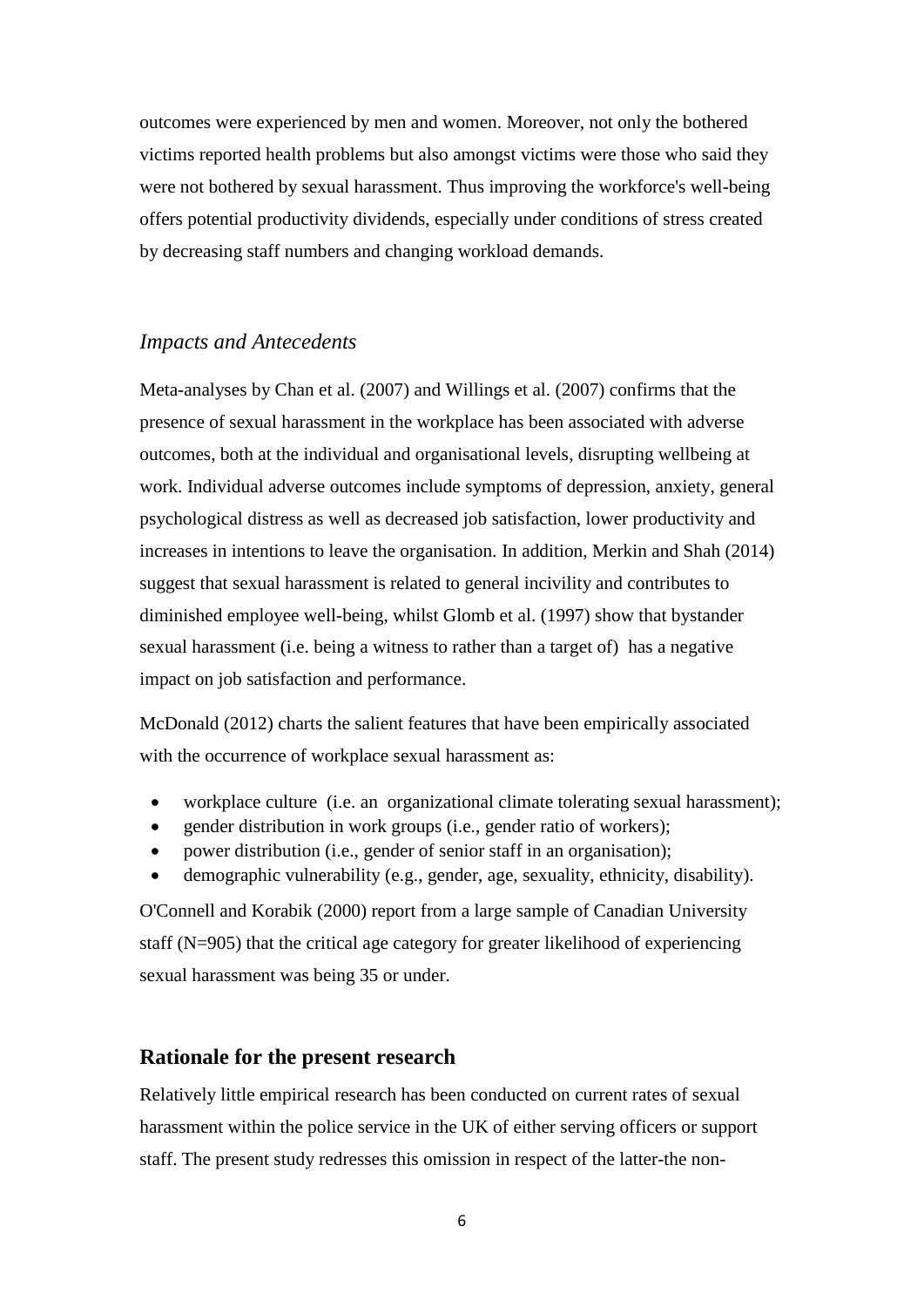warranted (sworn) personnel. McDonald, Charlesworth and Graham (2015) place sexual harassment within a framework of organisational injustice. In order to construct preventative policies, they identify the importance of having a clear understanding of the nature and frequency of the problem. The current survey seeks to tease out more information about the nature of sexual harassment, the incidence of its different types, its key antecedents with a view to underpin preventative strategies.

Building on the body of available scholarship, the present study addresses the following research questions:

- 1. What is the frequency of occurrence of sexually harassing behaviours experienced by police staff?
- 2. What predictive factors are related to the perceived frequency of sexual harassment including socio-demographic characteristics and organizational features such as perceived organisational commitment and organisational justice?
- 3. Can the conceptual distinctions noted in the research literature in differentiating types of sexual harassment be supported empirically?
- 4. What harms are associated with the experience of different types of sexual harassment?

#### **Methodology**

#### *Participants*

UNISON is the main Trades Union looking after the non- warranted staff within the police service in the U.K. The Union's data base of members working for the police in England, Wales and Scotland was deployed to contact respondents for their voluntary participation in the survey. The total sample returning questionnaires was 1,776. This represents 5.3% of UNISON's Police staff membership and 2.1% of all Police staff employed in England, Scotland and Wales.

The current estimates of the percentage of women police staff is 61%, and BAME representation is 7.1% (HMIC, 2016). The present survey reflects the gender distribution but under-represents the numbers from BAME communities. The age distribution of police staff in the survey is characterized by underrepresentation of those aged 26-40 (there are 34% in this age category in the workforce and 29% in the present sample) and overrepresentation of older police staff (17% of actual police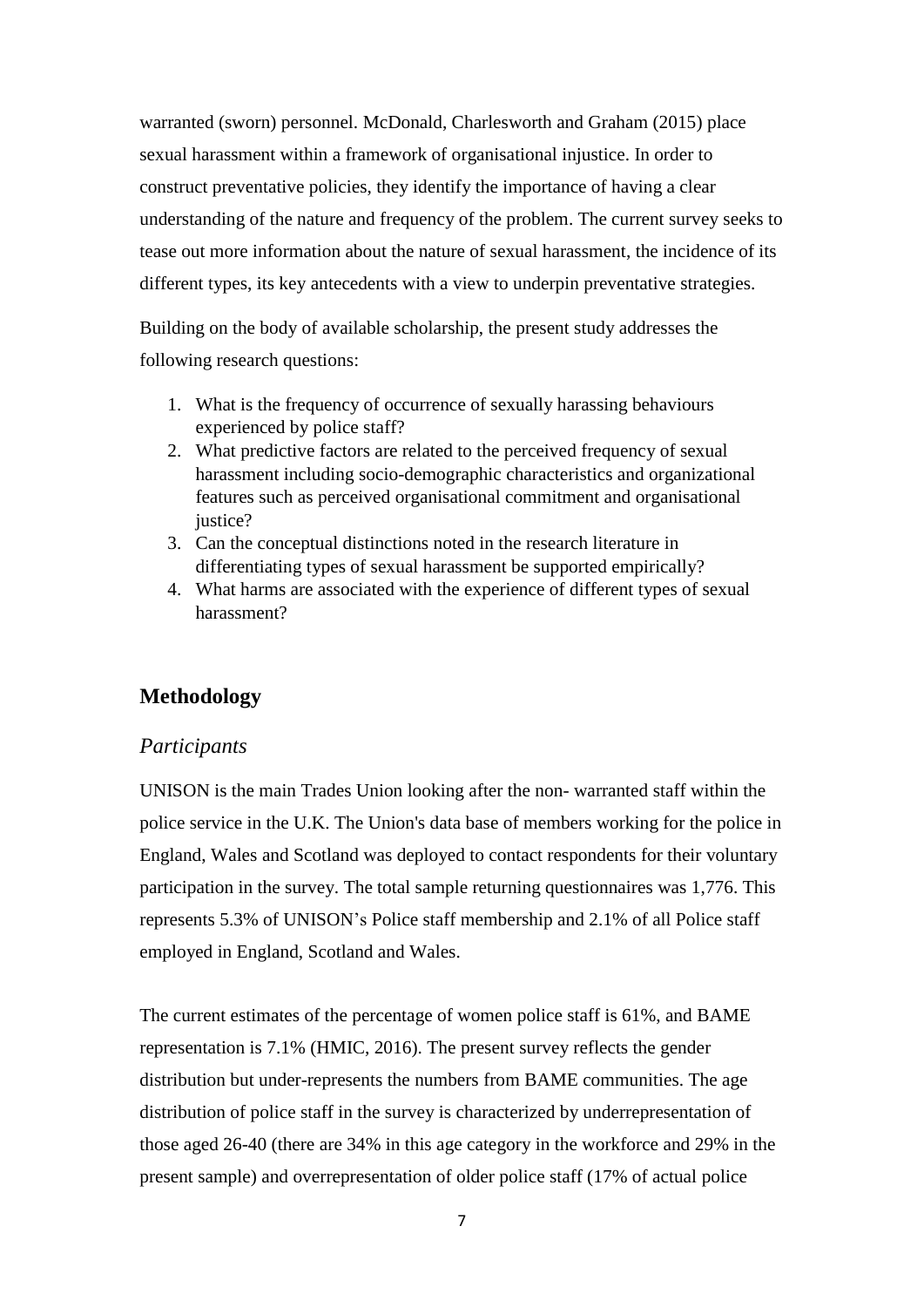staff are aged over 55 and there are 23% in this age band in the sample). It is not possible to establish the percentages of disabled staff currently serving in the police service in these jurisdictions. Overall, some cautions must be thus exercised in generalising from the survey.

Finally, the occupations of police staff were categorised in line with the two broad occupational classifications set out in the 2011 HMIC Report 'Demanding Times: the Front Line and Police Visibility, as either public facing (visible and specialist), or as supporting processes.

#### **TABLE 1 about here**

#### *Survey Questionnaire*

1

The survey was developed in consultation with UNISON and piloted with a small sample of UNISON members to adjust and clarify instructions and question format.

Preliminary questions asked about the general levels of work related stress, and whether this interfered with the quality of personal life. Additionally, a question was asked about organisational commitment and seven questions measured organisational justice<sup>1</sup>. In the present survey Cronbach's alpha reliability for a scale of these items was 0.89.

Two questions were related to the gender distribution in respondents' forces through the ratio of men and women employees, and the gender of their boss.

The questions about being exposed to sexually harassing behaviours were posed in line with the conceptual distinctions identified in the preceding literature survey reflecting severity: banter (3 items; Cronbach Alpha 0.89); hostile environment (5 items; Cronbach Alpha 0.88); and sexually explicit (6 items; Cronbach Alpha 0.9). Respondents were asked to say whether they had been exposed to these behaviours over the last 12 months with a response range of never (0), rarely (1), sometimes (2) and often (3).

 $<sup>1</sup>$  These items were taken with permission from a questionnaire designed by Paul Quinton from the</sup> College of Policing, and used in a study of police attitudes towards organisational justice; see Bradford et al., 2010.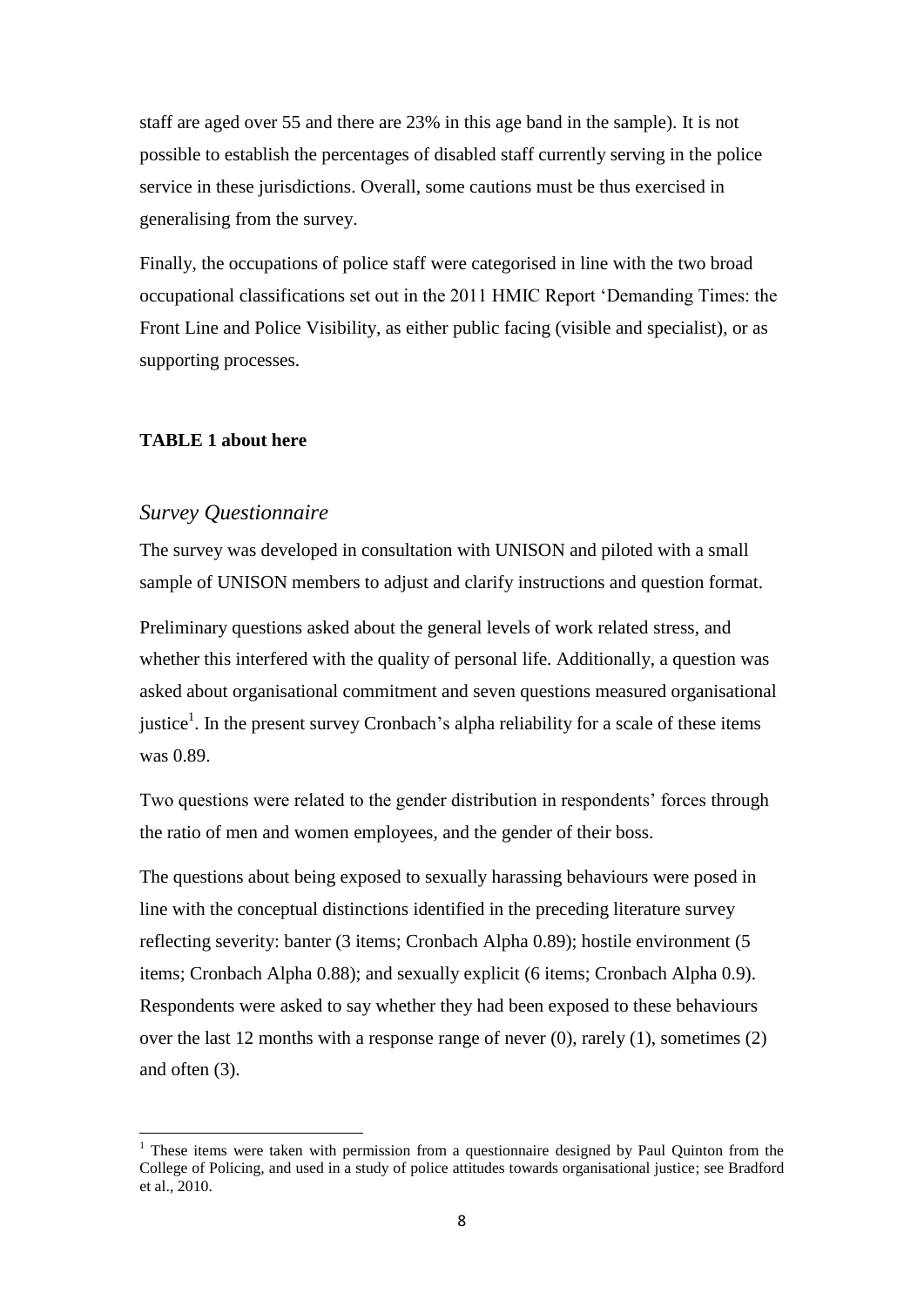After responding to the individual items making up the three types of sexual harassment, respondents were then asked whether they experienced the type as a target, bystander or initiator (they were invited to respond yes or no to each of these experiencing roles), how stressed they were by these types of behaviours and whether they helped or hindered them undertaking their work. Respondents were also asked to say who initiated the types of behaviours, police or support staff colleagues and whether they were senior, peer or junior.

They were finally asked a series of questions about the consequences of such types of behaviour for the organisation, along with their socio-demographic characteristics.

#### *Procedure*

The questionnaire was framed in terms of well-being of staff, and the construction of an organisationally just working environment. Participants were invited to comment on behaviours which may have a sexual content. It was explained that UNISON had commissioned the survey, and that it was being analysed independently. Participation was confidential, anonymous and voluntary.

To develop the electronic version of the questionnaire, the Qualtrics software was used, which is a platform that enables users to collect research data on line. The URL to the on-line version of the questionnaire was sent to each police force's UNISON representative, who circulated it to the union's members in that force. Data collection took place between March and May 2016.

#### *Analytic strategy*

Data were analysed by SPSS firstly by providing a descriptive account of frequencies in line with the research questions and secondly multi-variate analyses were conducted to permit second order level analysis in line with conceptualisations from the research literature.

#### **Results**

*Descriptive analyses*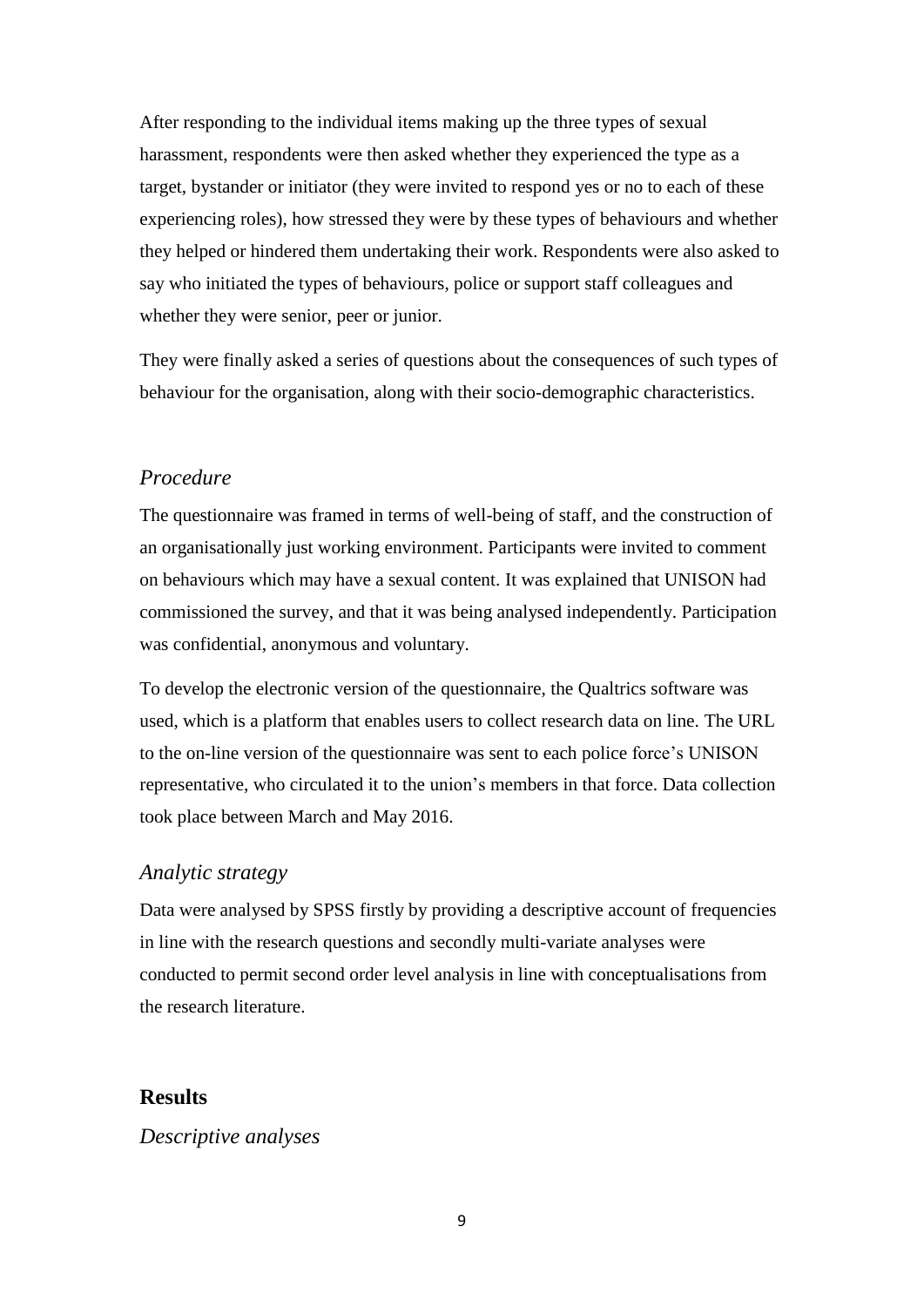This section addresses the first research aim of indicating the perceived frequency of incidence of sexual harassment. Overall, most respondents had experienced what has been labelled as 'sexualised banter'. Thereafter, as severity of types of behaviours increased, frequency decreased (see Table 2).

#### **TABLE 2 about here**

In an elaboration of frequency of occurence we explored the patterns of the sexual harassment in terms of whether police staff experienced the different types of harassment in one or several ways simultaneously (Table 3). Participants were coded in terms of how they answered the question about the type of exposure, i.e. as a target, a bystander or an instigator. It is possible that they could have experienced sexual harassment in any combination of ways. This coding was done for each of the three types of harassament, namely, banter, hostile environment and explicit. We found that if sexual harassment is experienced, this is mostly as a bystander or as a bystander and target for each of the three types.

#### **TABLE 3 about here**

It was also found that if a police staff member indicated they had been a target of any of the types of sexually harassing behaviours that were explored, it was most likely that the instigator had been a colleague (either police or support staff), followed by a supervisor or by someone junior to themselves (see Table 4).

#### **TABLE 4 about here**

The second research aim was to provide an overview of the factors considered to be antecedents of sexual harassment. Before reporting the multivariate analyses, the frequency distribution of relevant factors are described here. Starting with the gender balance of police staff, as indicated earlier, it is 61:39% in favour of women. In the present study, more women worked in environments where the majority of their colleagues were women, i.e. 27% indicated that there were more men than women in their immediate working environment, while 45% said there were more women than men. It is interesting to note that nevertheless, the balance of men to women bosses favours the former, i.e. 55% said their immediate boss was male.

Table five shows the results of organisational fairness (procedural justice) items. Most respondents felt that their work was fairly distributed, that their manager or supervisor explained decisions, that they were given recognition for their contribution, and that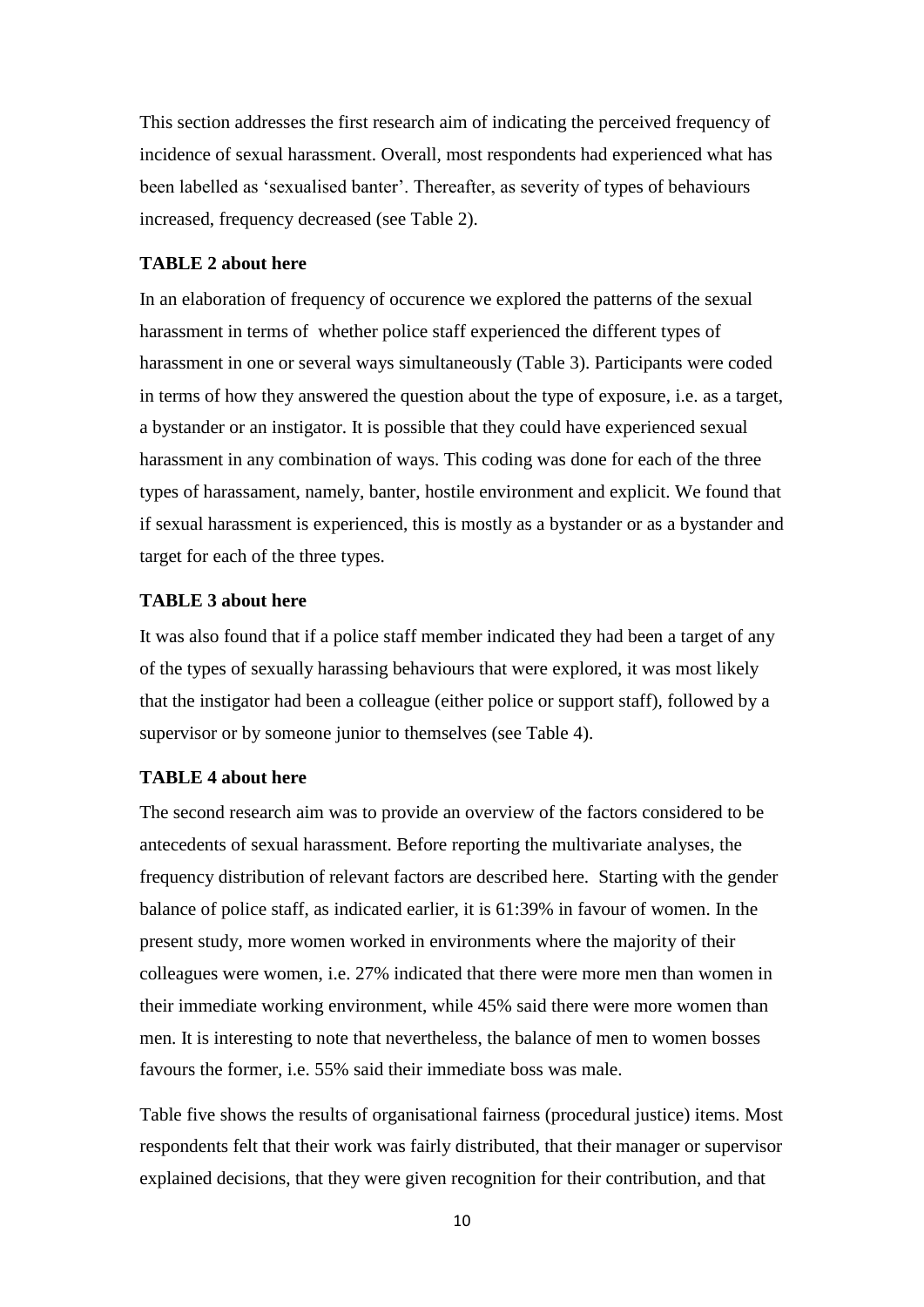they were involved in decision making. However, police staff in the survey were more sanguine about how much they were helped to advance their careers.

#### **TABLE 5 about here**

Survey participants were asked how confident they felt in their force's ability to deal effectively with matters of sexual harassment. By and large respondents had greatest confidence (i.e. very confident) in either support groups such as Lesbian Gay Bisexual and Trans-sexual networks (LGBT) (39%), Black Police Association (BPA) (33%), British Association of Women in Policing (BAWP) (32%). Of available organisational processes, participants expressed greatest confidence in their force's Professional Standards Department (PSD) (39%), thereafter a line manager (29%), a senior manager (25%), and Human Resources Departments (20%). A scale was constructed of the four organisational mechanisms to deal with sexual harassment (line manager, senior manager, PSD and HR) to be used in subsequent multivariate analyses. Its Cronbach's Alpha reliability score was 0.9.

Research aim four addresses the harms arising from exposure to sexual harassment. As mentioned above, police staff were asked about their overall work-related stress, and whether this interfered with their personal life. This was in order to provide a benchmark to gauge their general stress levels. Eight out of ten (84%) said they were currently stressed and 58% that job pressures interfered with their personal life.

In addition, police staff were asked how stressed they were by each type of sexually harassing behaviours, and also whether such behaviours, if experienced, helped or hindered their work (Table 6). Being exposed to the 'banter type' of harassment was found to act as a stress "buster" for some, but overall a fifth reported feeling stressed. Even if not stressed, very few staff said that such behaviours actually help them complete their work and about one in ten indicated that this was not conducive to their productivity. In terms of 'hostile environment behaviours', higher percentages of police staff reported that this increases their stress levels compared to 'banter' behaviours. Correspondingly, the percentage of those saying that 'hostile environment behaviours' decreases their productivity was higher compared to 'banter. Finally, a higher percentage of those experiencing 'explicitly sexually harassing behaviours' reported related stress compared to 'hostile environment' or 'banter. Differences in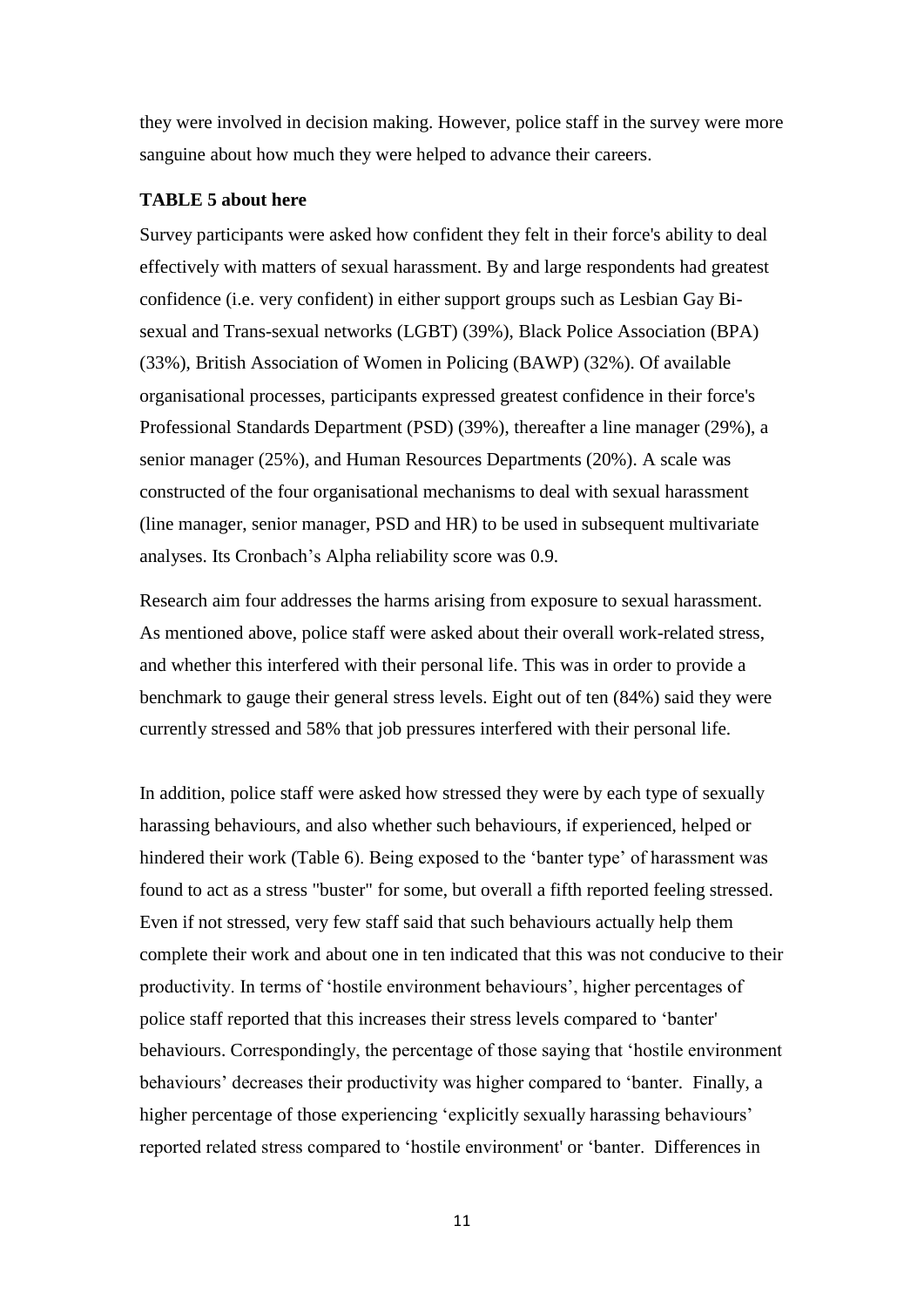reported stress levels and work facilitation between the types of sexual harassment were statistically significant.

#### **TABLE 6 about here**

Fewer than 7% of those affected said they had informally complained and only 2% indicated they had taken out a formal complaint. Most (40%) said that it was just easier to keep quiet and 37% thought nothing would be done. Participants were asked about the potential consequences that there would be for their force, should a formal complaint be lodged. Police staff respondents did appear optimistic that some positive changes may occur as a consequence of cases of sexual harassment coming to light, such as development of policies and training (21% and 22%, respectively). There were, however, those who expressed concerns about possible negative consequences, including loss of reputation (21%) and decreases in internal confidence (15%). One in ten thought their force would attempt to cover up the complaint.

#### *Multivariate analyses*

This section focuses on the factors that the research literature has established explain variation in the perceived frequency of, and explores the conceptual distinctions between, the different types of sexual harassment. Before presenting the results from the regression analyses, it is worth mentioning that the three different types of sexual harassment as conceptually differentiated were found to be significantly correlated with each other. The highest correlation was found between the 'hostile environment' type of harassment and the 'explicit' type of harassment (*r=* .79, p<.001), followed by the correlation between the 'hostile environment' type of harassment and the 'banter' type of harassment  $(r=.63, p<.001)$ , and between the 'explicit' type of harassment and the 'banter type' of harassment  $(r= .52, p< .001)$ . As a result of this observation and in line with research aim three, an exploratory factor analysis was conducted of all the sexual harassment items, which indicated that there were two discernible factors. The first was made up of the more serious items and accounted for 76% of the variance, whilst the second loaded on the banter items accounting for 13% of the variance.

#### **TABLE 7 about here**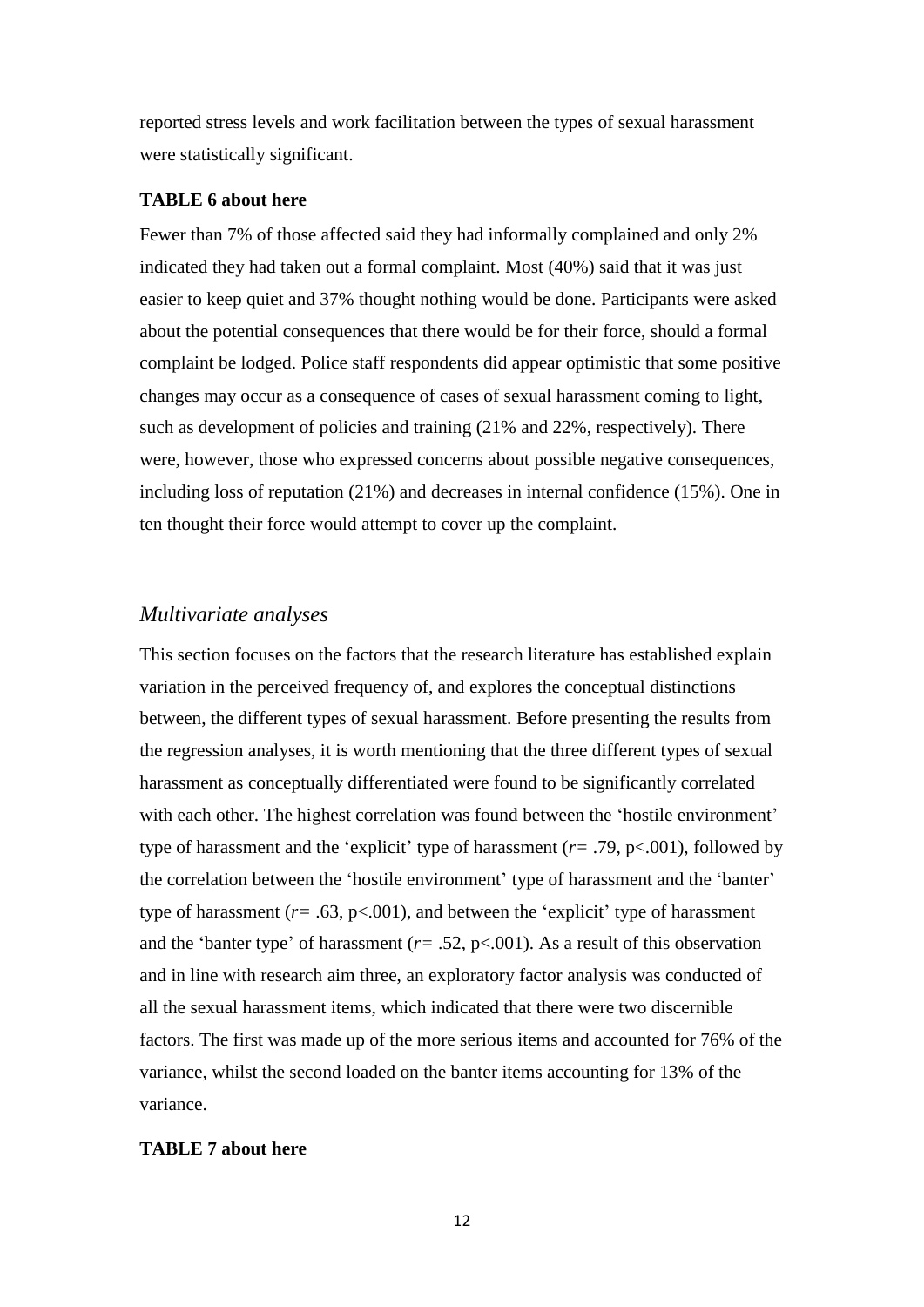Moving on to the regression analyses (Table 8), possible predictors of the different types of sexual harassment were analysed. As the factor analysis did not differentiate between the two types of more serious harassment, it was decided to combine the hostile environment and explicit items into one scale (Cronbach Alpha 0.89). The explanatory variables that were included in the models represent demographic risk characteristics (gender, ethnicity, sexual identity, disability, age), organisational role (supporting or front facing) and organisational factors (procedural justice, confidence in the organization, perceived tolerance of the organization towards sexual harassment, and gender of supervisor).

#### **TABLE 8 about here**

Starting with the 'banter' type of harassment, it was found that, after controlling for all the other variables in the model only disability was significantly related to this type of behaviour among the individual-level antecedents. Participants who reported a disability status were more likely to have experienced, directly or indirectly, the 'banter' type of harassment compared to those who did not report any disability. Beliefs in the force's fairness (organisational justice) and confidence in the organisation to deal with sexual harassment were the two institutional-level factors that were found to be significantly related to this type of behaviour. Higher levels of perceived organizational justice and lower levels of confidence in the organization were related to higher perceived frequency of perceived occurrence of the 'banter' type of harassment.

For the more serious sexual harassment, there were three significant institutional-level predictors of its occurrence, namely organisational tolerance, organisational justice and confidence in the organisation's ability to deal with sexual harassment. Participants who reported higher levels of perceived organizational tolerance to harassment, higher perceived organizational justice, and lower levels of confidence in the organization were more likely to report higher frequency of perceived occurrence of the more serious sexual harassment. The only individual-level factor that was significantly related to this type of behaviour was having a publicly facing role, in that participants with a role most similar to operational policing were more likely to report higher frequency of occurrence of the more serious sexual harassment compared to those working in back office functions.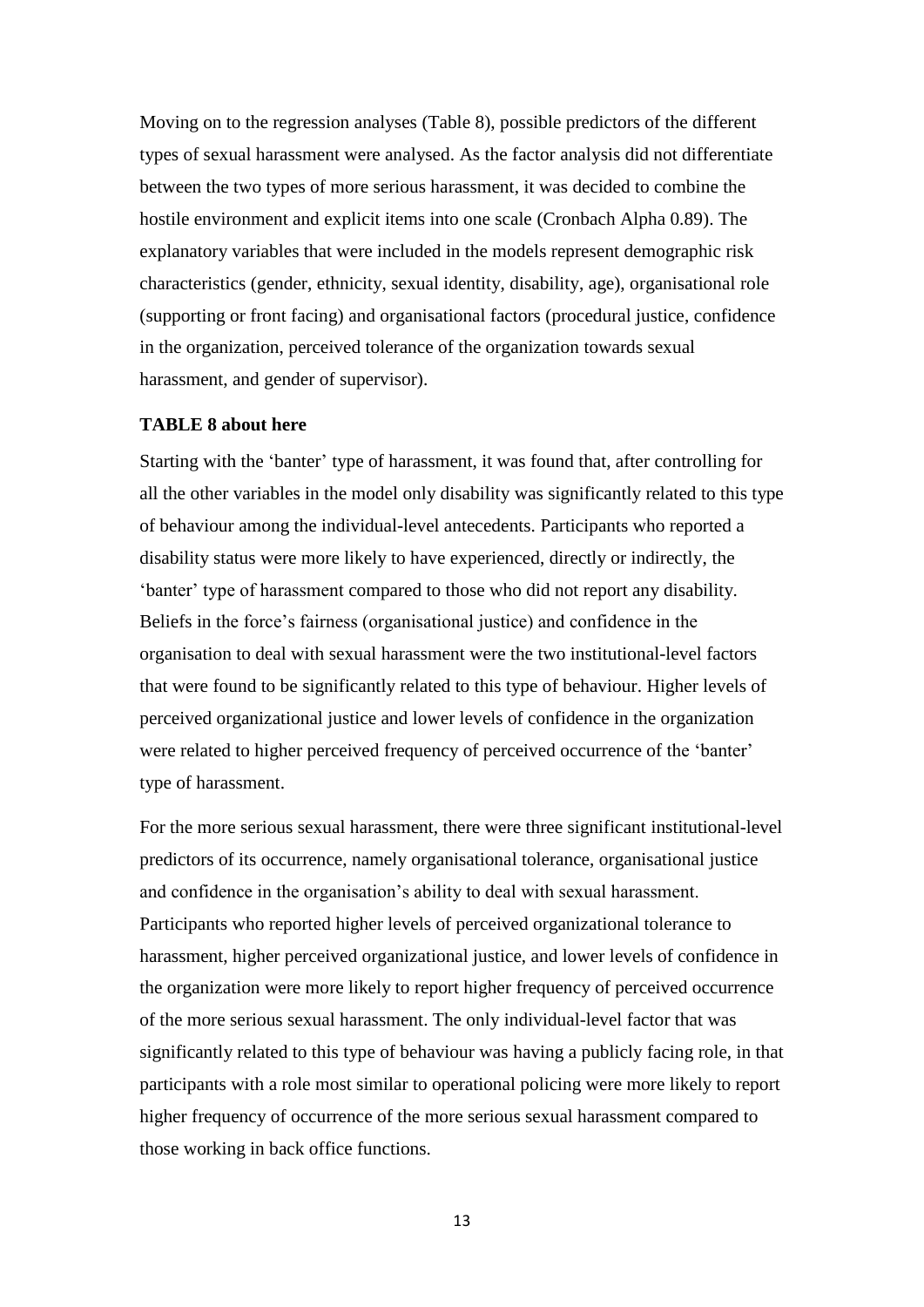#### **Discussion**

Overall the frequency of occurrence of sexual harassment reported by U.K. police support staff is at the higher end of that reported in other work environments (TUC, 2014) and within the range of that experienced by police personnel in other jurisdictions (Victorian Equal Opportunities and Human Rights Commission, 2015; Lonsway, Paynich and Hall, 2013). As with De Haas, Timmerman, and Höing's, (2009) research, sexual harassment was found to be harmful to personal well-being. Aspects of the occupational culture are implicated in its occurrence and including a cultural inhibition from formally reporting these behaviours when they occur.

Within this study, the workforce made a distinction between what has been termed banter in the research literature (Giuffre and Williams, 1994), and classified all other behaviours as being contained within one, more serious, form of sexual harassment. The factor analysis results indicated that items such as sexual joking, gossiping and commenting on workmates' appearance or private lives were differentiated from more serious forms of hostile environment and threatening behaviours as identified by Fitzgerald, (1990). As in previous studies (O'Connell and Kotabik, 2000), the present research found the less severe banter items were reported more frequently (by about three quarters of participants) than the more severe (by between a third and a fifth of respondents). Importantly, the more severe behaviours resulted in greater reported stress, and were more likely to impede employees doing their work effectively.

The police occupational culture research suggests the male majority in the workforce creates a masculinised environment of sexualised joking and boasting often to the detriment of women (Loftus, 2009: Reiner, 2000; Silvetrsi, 2017). There has been some suggestion in the literature that much is of this is 'banter' type of behaviour and is perceived as 'harmless fun', thus relieving some of the workplace stress (Giuffre and Williams, 1994; Berdahl and Aquino, 2009; TUC, 2016). The present results showed that 18% of participants indicated that this type of sexual harassment did indeed decrease their stress levels. However 22% said banter increased their stress. Notwithstanding those who apparently enjoyed the 'banter', only 2% said it helped them complete work (compared to 13% who indicated this hindered them completing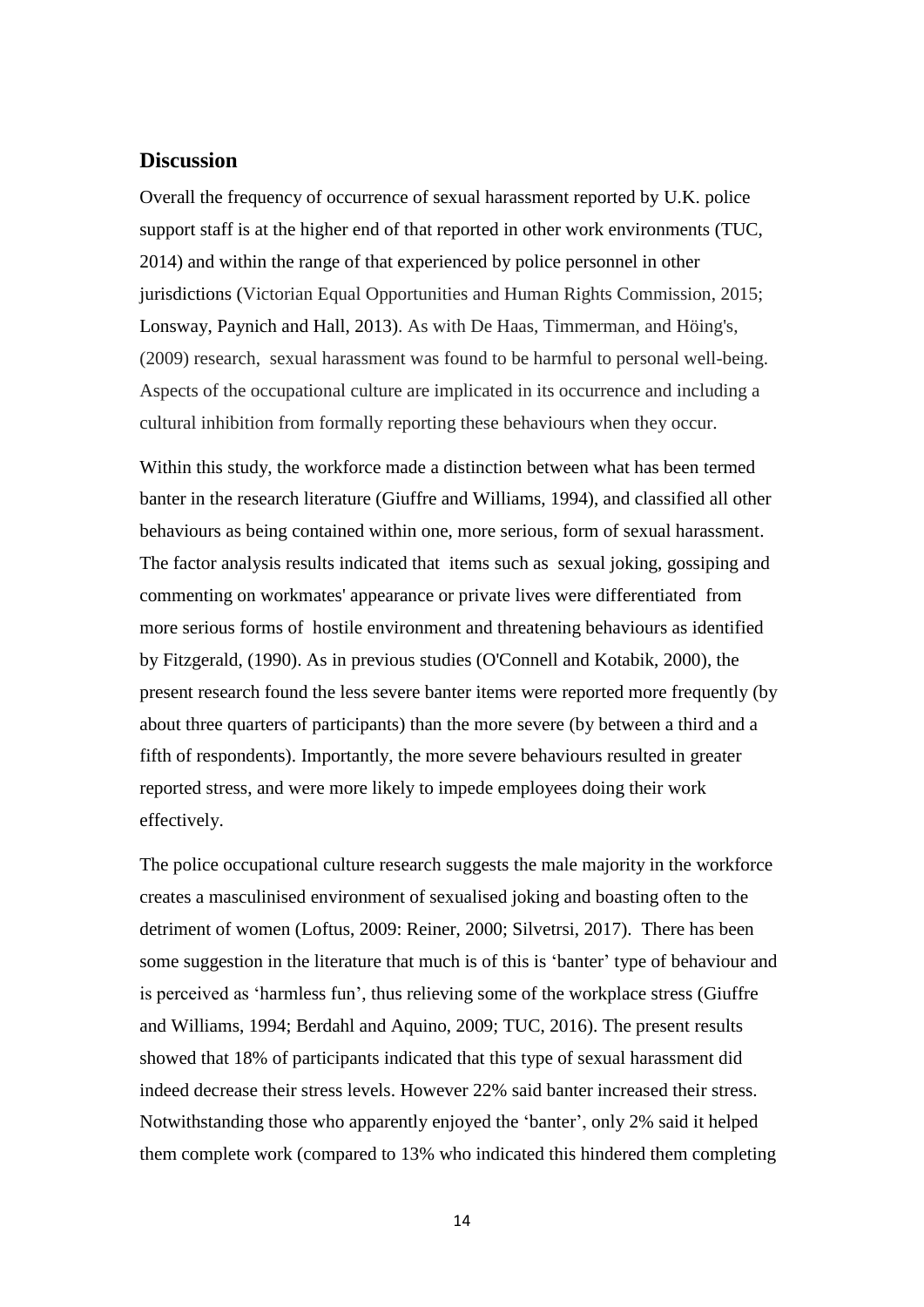work). The more severe forms resulted in elevated numbers of respondents (about a third) saying these behaviours increased their stress levels, and a fifth suggesting that their work was hindered by the presence of these behaviours with only a tiny minority (fewer than 5%) saying that they experienced decreases in stress or facilitation in doing their work.

Two further aspects of the results help to amplify these findings and point to the adverse working climate that the presence of sexual harassment can produce. Firstly, it was evident that the presence of 'banter' increased the likelihood of occurrence of the more severe forms of behaviour in the workplace. Secondly, participants experienced sexual harassment not only as direct targets, but also as bystanders. Richman-Hirsch and Glomb (2002) refer to the "sympathetic" stress hypothesis, where witnesses to harassment of others invoke feelings of concern and also a sense of powerlessness when others are targets. There is some indicative evidence to support this hypothesis. When further examining the views of bystanders, a greater percentage report fearing nothing would be done by their organisation in the event of a harassing incident compared to those who were targets of the behaviours. Whether as bystanders alone or bystanders and targets, participants reported being stressed both by 'banter' and sexual harassment in its more severe forms.

The general levels of stress reported by respondents were higher than that indicated by police officers from the Police Federation survey results (Boag-Munroe, 2017). As indicated in the introduction, the cuts in staffing numbers have been higher amongst support staff than their police officer colleagues. It is probable that work demands have increased accordingly. The presence of sexual harassment and its potential inhibiting effect on productivity adds to the stress load in an already pressurised working environment (Brough, Brown and Biggs, 2016).

An examination of the antecedents associated with the perceived presence of the 'banter' type of sexual harassment revealed that in this study for the most part demographic risk factors were not relevant, except for the greater likelihood of those with a self-declared disability to report experiencing sexualised 'banter' in the workplace compared to those without this characteristic. It is difficult to propose an explanation for this latter finding other than to suggest a double bind hypothesis. In other words, staff may be sensitised to treating those with disability on a par with non-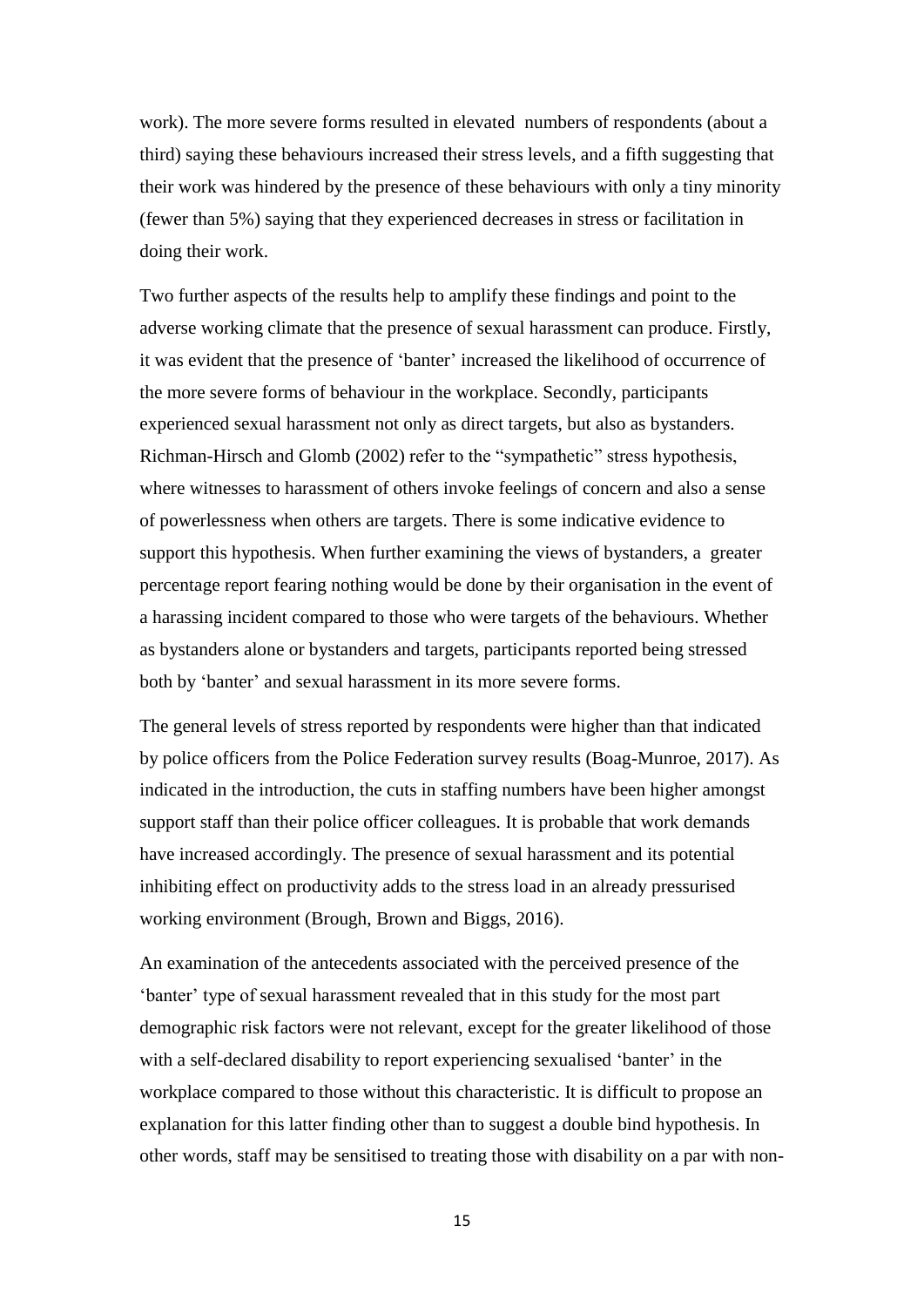disabled colleagues who paradoxically includes them as targets of the ambient sexualised banter in the workplace. The disabled worker might expect to be treated with greater consideration because of their disability and being similarly exposed to sexual harassment they react more acutely.

The lack of gender as a risk factor is also a puzzle. Previous research has shown differences in exposure to sexual harassment by gender of police officer (de Haas, Timmerman and Höing 2009), whilst Gruber (1998) found that male dominated environments were more physically hostile to women employees and were ones in which men were apt to sexually objectify their workplace. In the present case, the absence of gender differences in reported exposure to the types of sexual harassment that were studied could be attributable to the police support staff working environment. It might be, for example, working within a female majority, back office functions are experienced as a more traditional women's work. Lach and Gwartney-Gibbs (1993) suggest that women working in more traditional ways can experience sexual harassment as subtle compliments, or playful jokes and teasing (i.e. what we call 'banter'). Where men tend to be bosses (as is more likely in the case of the present study), women may feel coerced into accepting such behaviours. Lach and Gwartney-Gibbs further suggest that women working in non-traditional roles are more likely to suffer hostile behaviour (i.e., what we call the 'more severe forms of sexual harassment'). There is partial support for this explanation in that fewer women working in the administrative support roles report sexual harassment of all kinds compared to those working in front facing visible roles. These latter roles often require the wearing of uniform and are the closest to the operational policing role. This variable was a significant predictor of exposure in our regression analysis. Women were not only less likely to have these roles, but also if in them, they faced greater exposure to sexual harassment than their male colleagues. This is consistent with findings in the research literature that policewomen suffer more sexual harassment than policemen, and implicate aspects of the police occupational culture as contributory factors.

The other documented antecedents that were significant predictors of perceived occurrence of sexual harassment in the workplace were organisational tolerance and confidence in the organisation's ability to deal with sexual harassment. The participants' perception that their organisation is procedurally just is also a significant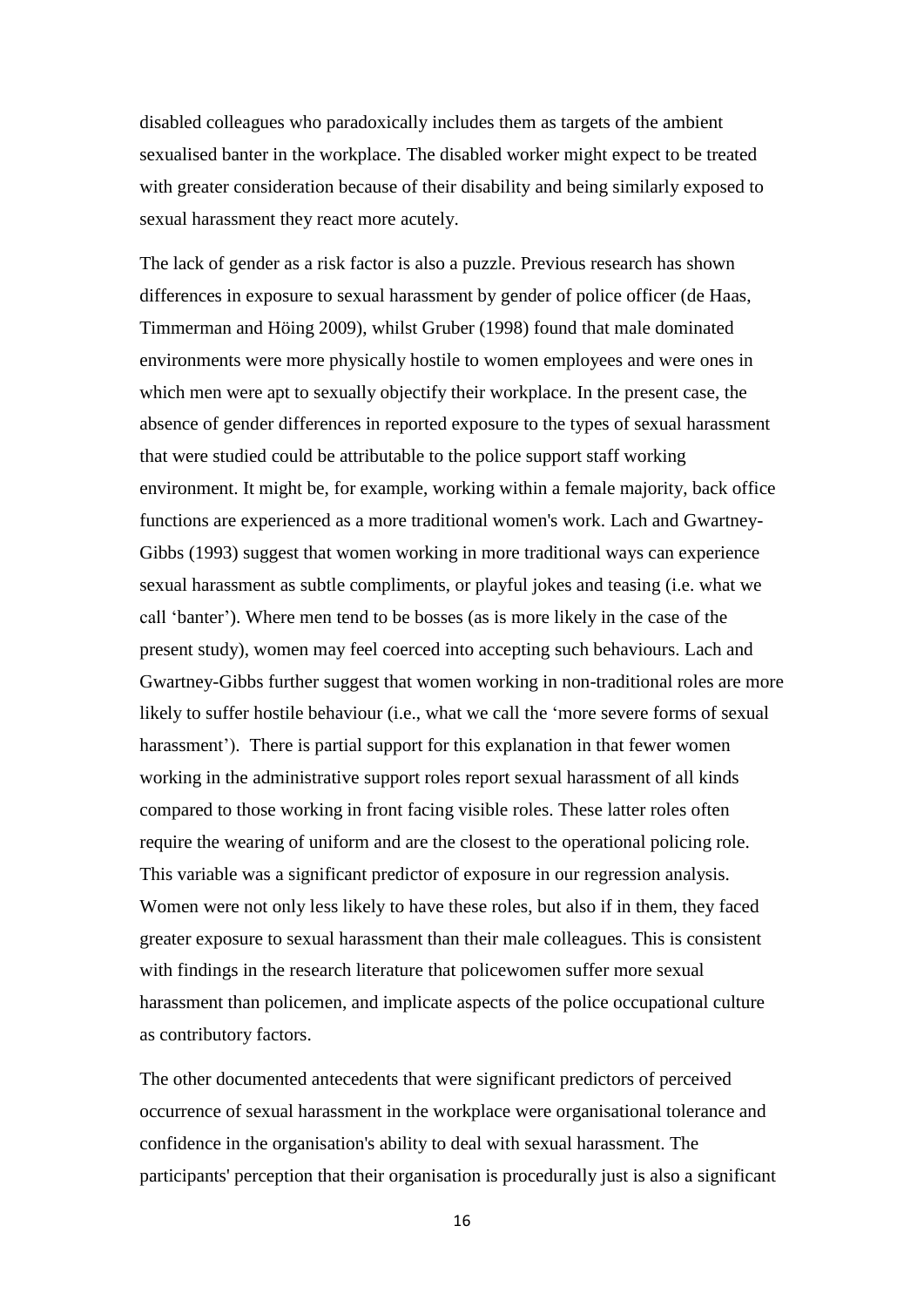factor, but in a somewhat counter intuitive direction - the more procedurally just the greater the reported exposure. This may be through an enhanced awareness of counter cultural normative behaviour and a belief that the organisation will justly deal with unacceptable conduct. A subsequent correlational analysis found a statistically significant positive correlation of 0.4 between procedural justice and confidence in the ability of the organisation to handle complaints of sexual harassment.

Participants experience sexual harassment in several ways simultaneously, i.e. as bystanders and targets and a significant minority also admitting to being initiators as well as observing and/or being the target. Moreover a significant proportion of those in supervisory roles are said by police staff to be the initiators of the harassment. This has implications for the role modelling aspects of effective preventative interventions.

Both the National Chiefs' Council and Her Majesty's Inspectorate of Constabulary note the challenging demands that austerity and changes in the patterns of crime present to police forces in the UK. They also both place critical importance on the welfare and well-being of staff in effectively responding to these pressures. Sexual harassment in the workplace has an acknowledged detrimental effect both on personnel (de Haas, Timmerman and Höing 2009; Holland and Cortina, 2016) and productivity (Dansky and Kilpatrick, 1997). The Police Federation's commissioned surveys find staff noting increased workloads and greater stress burdens. Given that police research demonstrates relationships between organisational commitment, and the belief that one's organisation is a fair environment in which to work (Qureshi et al., 2017, Bradford et al., 2014), this is particularly relevant under conditions of stress.

In the present study, eight out of ten participants reported that they suffered workrelated stress and over half indicated that job pressures spilled over into their family life. Whilst police organisations have little control over the external funding arrangements or societal trends in crime, they can exercise their duty of care in the well-being of their staff. The relatively high levels of sexual harassment reported in the present study, and the adverse impacts experienced both by the direct targets and the bystanders, represent avoidable additional sources of stress for the police support workforce.

Notwithstanding some weaknesses in the present study, namely the incomplete demographic details of the sample, the recruitment from a union membership rather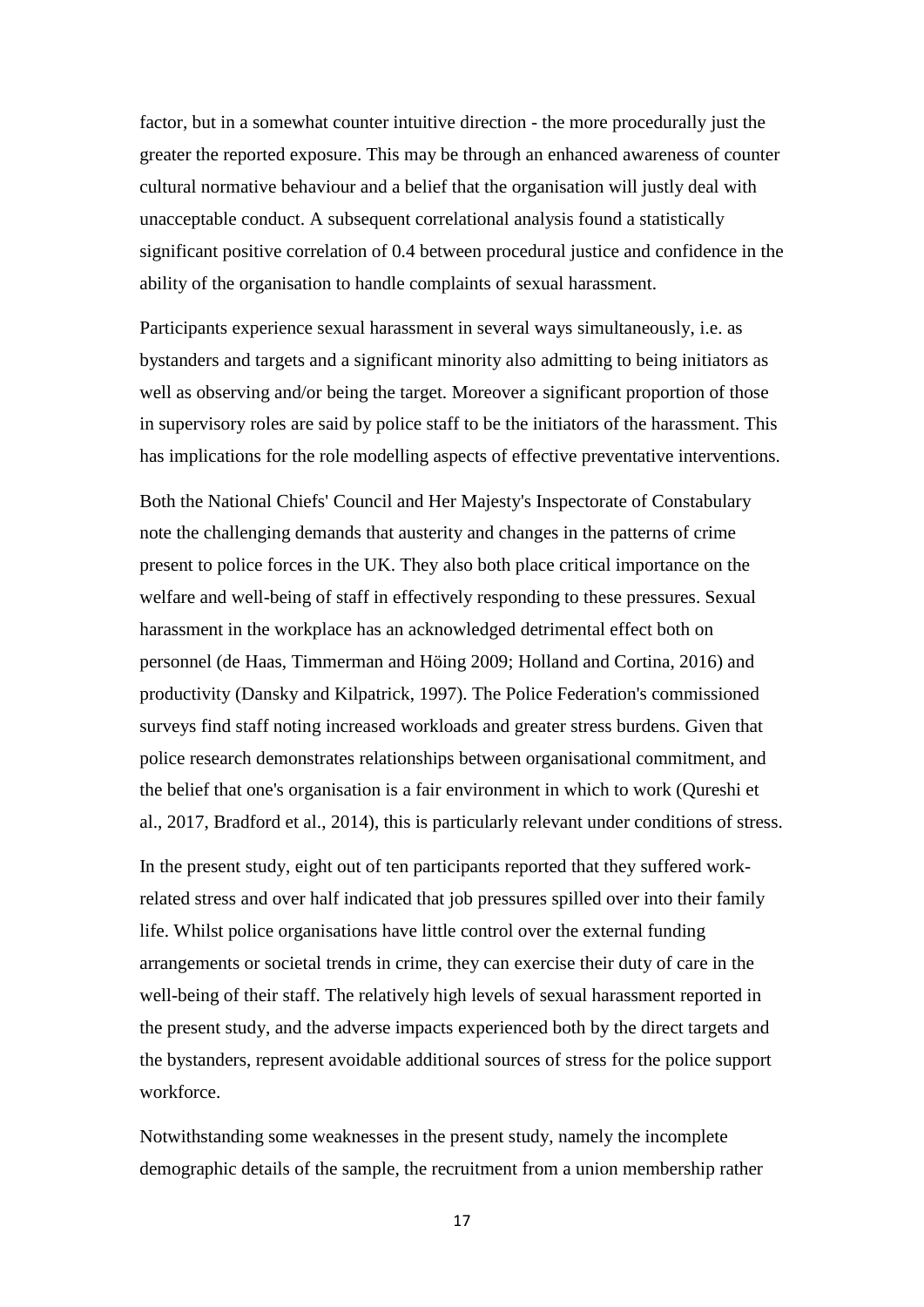than the totality of the workforce and the under representation of BAME and younger respondents, the present authors offer some considerations to develop remedial interventions based on the current findings and the suggestions made by McDonald, Charlesworth and Graham (2015).

Having established the incidence and patterns of sexual harassment there should be an honest admission of the extent of the problem in the police workplace, recognising that the behaviours are personally damaging to those who are the subject of, or witness to them, inhibiting productivity and potentially damaging public confidence. Alongside this admission there should be a clear statement of intent to prevent sexual harassment. As part of this, the present findings suggest that all members of staff may potentially be the targets of sexual harassment but that those with a disability or those in publically facing occupations may be a greater risk. Moreover, it is evident that the presence of sexual harassment in the workplace may be experienced as harmful by bystanders so where there are reported instances, support should be provided to cover collateral damage.

The findings of the present research strongly suggest that there needs to be a strengthening of the belief in and the will of the organisation not to tolerate sexual harassment. Given the greater confidence in trade unions and other special interest bodies, such as the BAWP, BPA and LGBT networks the police service needs to develop a more consultative approach to develop an action plan and support mechanisms for people suffering sexual harassment.

There remains an apparent unwillingness to report incidence of sexual harassment, and a belief by a considerable majority that procedures are ineffectual. The establishment of multiple channels for reporting, better training for informal resolution by line managers and third party mediation have been found to bolster organisational confidence (McDonald, Charlesworth and Graham, 2015). Training could improve the receptivity of complaints of sexual harassment by line managers and HR departments, and more robust investigations by PSD and proportionate discipline sanctions for perpetrators.

Given the significant numbers of police staff reporting that supervisors are responsible for initiating sexually harassing behaviours, interventions with senior staff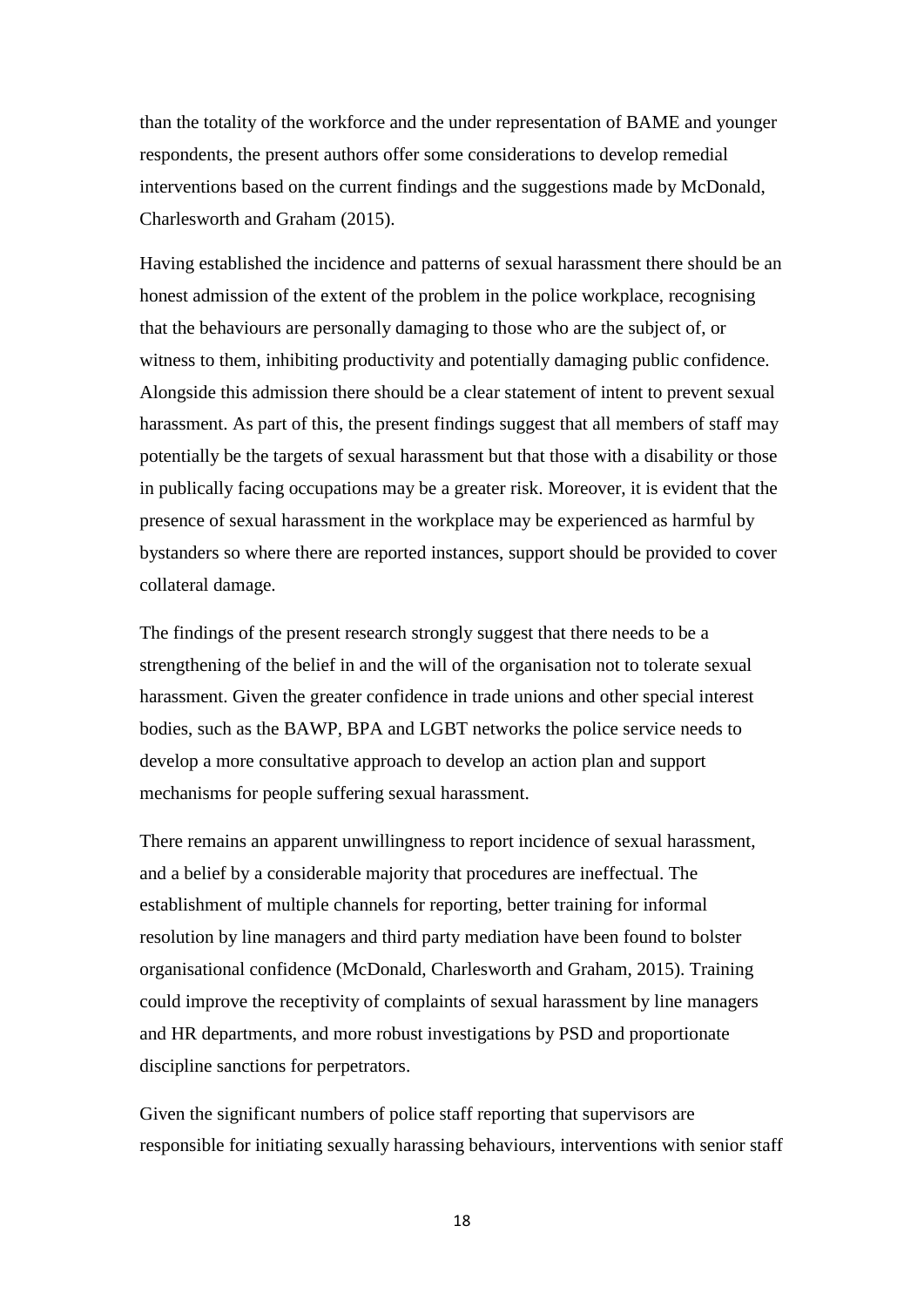to improve modelling and build incentives to line managers for taking effective action.

A commitment to a broader philosophy of organisational justice eliminating sexual harassment will reap its own rewards of a more motivated and productive workforce, and a more convincing offer to the diverse recruitment pool. This is considered to be the ultimate way to deal with the big challenges that all forces face in the years to come.

#### **References**

Allen, G., & Uberoi, E. (2017). Police strength. Briefing paper no 00634. House of Commons Library.

http://www.bing.com/search?q=Allen%2C%20G.%2C%20%26%20Uberoi%2C%20 E.%20(2017).%20Police%20strength.%20Briefing%20paper%20no%2000634.%20H ouse%20of%20Commons%20Library.&pc=cosp&ptag=C1AAC9732ACB8&form=C ONMHP&conlogo=CT3210127

Association of Police and Crime Commissioners and National Police Chiefs Council. (2016) *Policing Vision 2015* <http://www.npcc.police.uk/documents/Policing%20Vision.pdf>

Barling, J., Dekker, I., Loughlin, C. A., Kevin Kelloway, E., Fullagar, C., & Johnson, D. (1996). Prediction and replication of the organizational and personal consequences of workplace sexual harassment. *Journal of Managerial Psychology*, *11*(5), 4-25.

Berdahl, J. L., & Aquino, K. (2009). Sexual behavior at work: Fun or folly? *Journal of Applied Psychology*, *94*(1), 34.

Boag-Munroe, F. (2017) PFEW pay and morale survey 2017: headline statistics. http://www.polfed.org/documents/Pay%20and%20Morale%20Survey%20National%2 0Report%202017.pdf

Bradford, B., Quinton, P., Myhill, A., & Porter, G. (2014). Why do 'the law'comply? Procedural justice, group identification and officer motivation in police organizations. *European Journal of Criminology*, *11*(1), 110-131.

Brown,J.M., Campbell, E. A., & Fife‐Schaw, C. (1995). Adverse impacts experienced by police officers following exposure to sex discrimination and sexual harassment. *Stress and Health*, *11*(1), 221-228.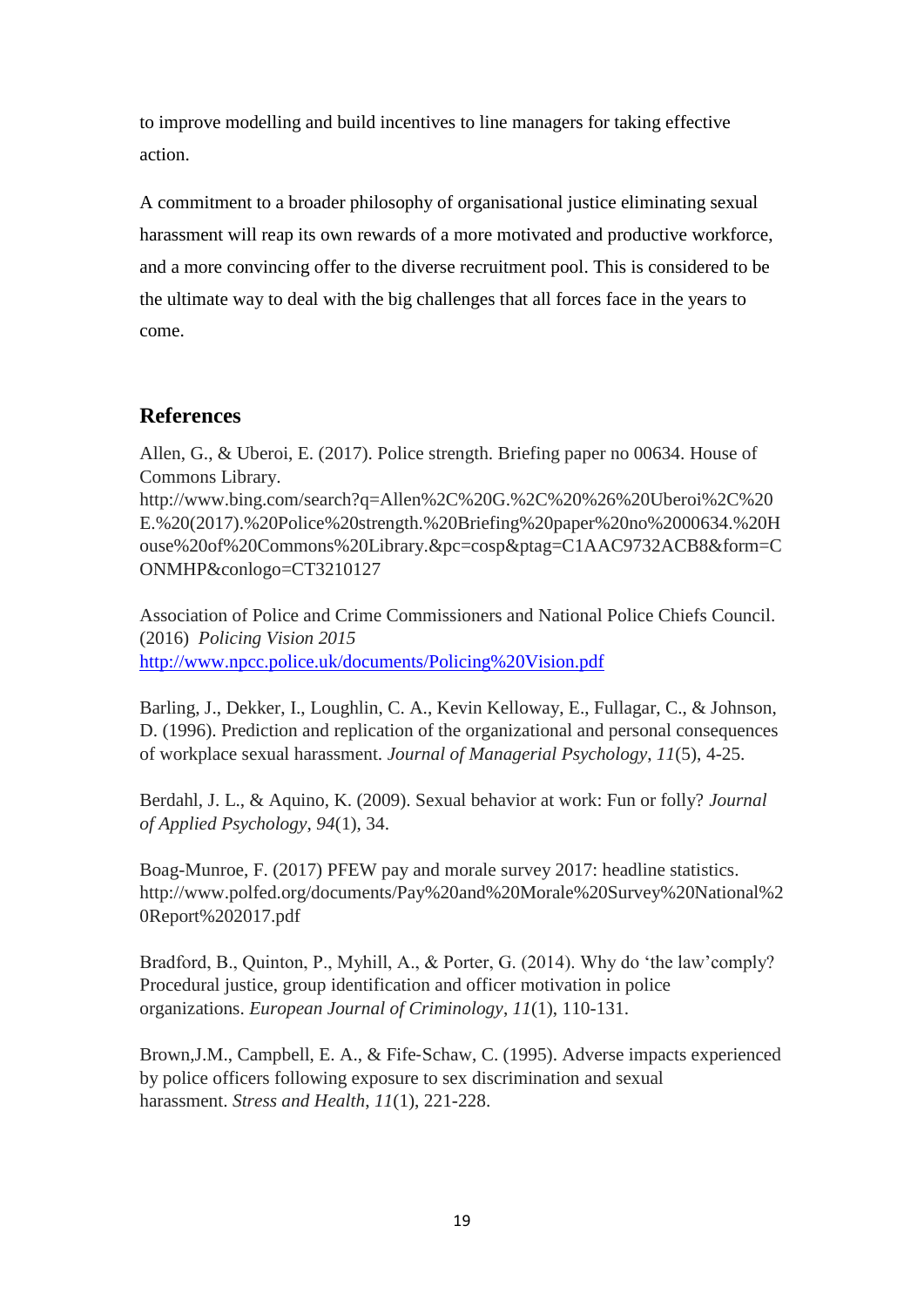Chan, D. K. S., Lam, C. B., Chow, S. Y., & Cheung, S. F. (2008). Examining the job‐ related, psychological, and physical outcomes of workplace sexual harassment: a meta‐analytic review. *Psychology of Women Quarterly*, *32*(4), 362-376.

Collinson, M., & Collinson, D. (1996). It's only Dick': the sexual harassment of women managers in insurance sales. *Work, Employment and Society*,*10*(1), 29-56.

Dansky, B. S., & Kilpatrick, D. G. (1997). Effects of sexual harassment. *Sexual harassment: Theory, research, and treatment*, 152-174.

De Haas, S., Timmerman, G., & Höing, M. (2009). Sexual harassment and health among male and female police officers. *Journal of Occupational Health Psychology*, *14*(4), 390-400.

Fitzgerald, L. F. (1990). Sexual harassment: The definition and measurement of a construct. *Ivory power: Sexual harassment on campus*, *21*(22), 24-30.

Fitzgerald, L. F., Swan, S., & Magley, V. J. (1997). But was it really sexual harassment?: Legal, behavioral, and psychological definitions of the workplace victimization of women. In O'Donohue, (ed.) *Sexual harassment; theory, research and treatment.* Boston: Allyn and Bacon (pp5-28)

Giuffre, P. A., & Williams, C. L. (1994). Boundary lines: Labelling sexual harassment in restaurants. *Gender & Society*, *8*(3), 378-401.

Glomb, T. M., Richman, W. L., Hulin, C. L., Drasgow, F., Schneider, K. T., & Fitzgerald, L. F. (1997). Ambient sexual harassment: An integrated model of antecedents and consequences. *Organizational Behavior and Human Decision Processes*, *71*(3), 309-328.

Goodman-Delahunty, J., Schuller, R., & Martschuk, N. (2016). Workplace Sexual Harassment in Policing: Perceived Psychological Injuries by Source and Severity. *Psychological Injury and Law*, *9*(3), 241-252.

HMIC (2016) *Peel: Police legitimacy 2016; a national overview* https://www.justiceinspectorates.gov.uk/hmic/wp-content/uploads/Peel-policelegitimacy-2016.pdf

Hersch, J. (2015) *Sexual harassment in the workplace*. IZA World of Labor http://wol.iza.org/articles/sexual-harassment-in-workplace/long

Hesketh, I., Cooper, C. L., & Ivy, J. (2016). Wellbeing and Engagement in Policing: The Key to Unlocking Discretionary Effort? *Policing*, 62-73.

Hitlan, R. T., Schneider, K. T., & Walsh, B. M. (2006). Upsetting behavior: Reactions to personal and bystander sexual harassment experiences. *Sex Roles*, *55*(3-4), 187- 195.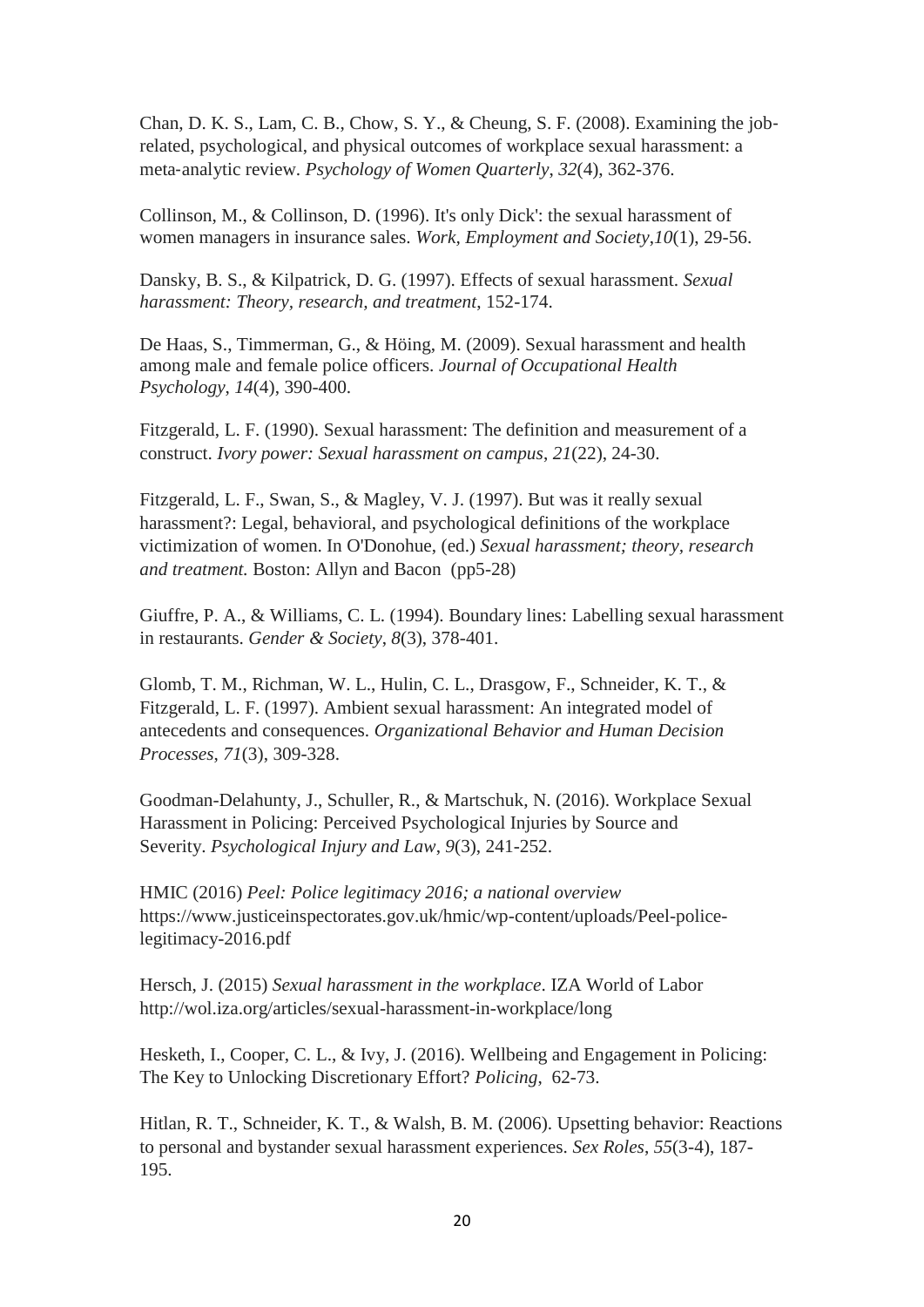Holland, K., and Cortina, L. (2016) Sexual harassment; undermining the wellbeing of working women In Connerley, M., and Eu, J. (eds.) *Handbook on well-being of working women.* Dordrecht: Springer.

Home Office (2016) Police workforce, England and Wales (2017) *Statistical bulletin 02/17*

https://www.gov.uk/government/uploads/system/uploads/attachment\_data/file/586508 /police-workforce-sep16-hosb0217.pdf

House of Commons, Women and Equalities Committee (2016) : *Sexual harassment and sexual violence in schools*: Third Report of Session 2016–17: 13 September 2016.

Independent Commission on Policing (2013) *Policing for a better Britain*. London: The Commission.

IPCC/ACPO (2012) *The abuse of police powers to perpetrate sexual violence* https://www.ipcc.gov.uk/sites/default/files/Documents/research\_stats/abuse\_of\_police \_powers\_to\_perpetrate\_sexual\_violence.PDF

Jones, S. (1986). *Policewomen and Equality: Formal Policy V Informal Practice?*. London: Macmillan.

Lach, D. H., & Gwartney-Gibbs, P. A. (1993). Sociological perspectives on sexual harassment and workplace dispute resolution. *Journal of Vocational Behavior*, *42*(1), 102-115.

Loftus, B. (2009). *Police culture in a changing world*. Oxford: Clarendon Studies in Criminology.

Lonsway, K., Paynich, R., and Hall, J. (2013) Sexual harassment in law enforcement: incidence, impact and perception. *Police Quarterly* 16:177-216.

Martin, S. E. (1990). *On the move: The status of women in policing*. Washington, DC: Police Foundation.

McDonald, P. (2012). Workplace sexual harassment 30 years on: a review of the literature. *International Journal of Management Reviews*, *14*(1), 1-17.

McDonald, P., Charlesworth, S., & Graham, T. (2015). Developing a framework of effective prevention and response strategies in workplace sexual harassment. *Asia Pacific Journal of Human Resources*, *53*(1), 41-58.

Merkin, R. S., & Shah, M. K. (2014). The impact of sexual harassment on job satisfaction, turnover intentions, and absenteeism: findings from Pakistan compared to the United States. *SpringerPlus*, *3*(1), 215-228.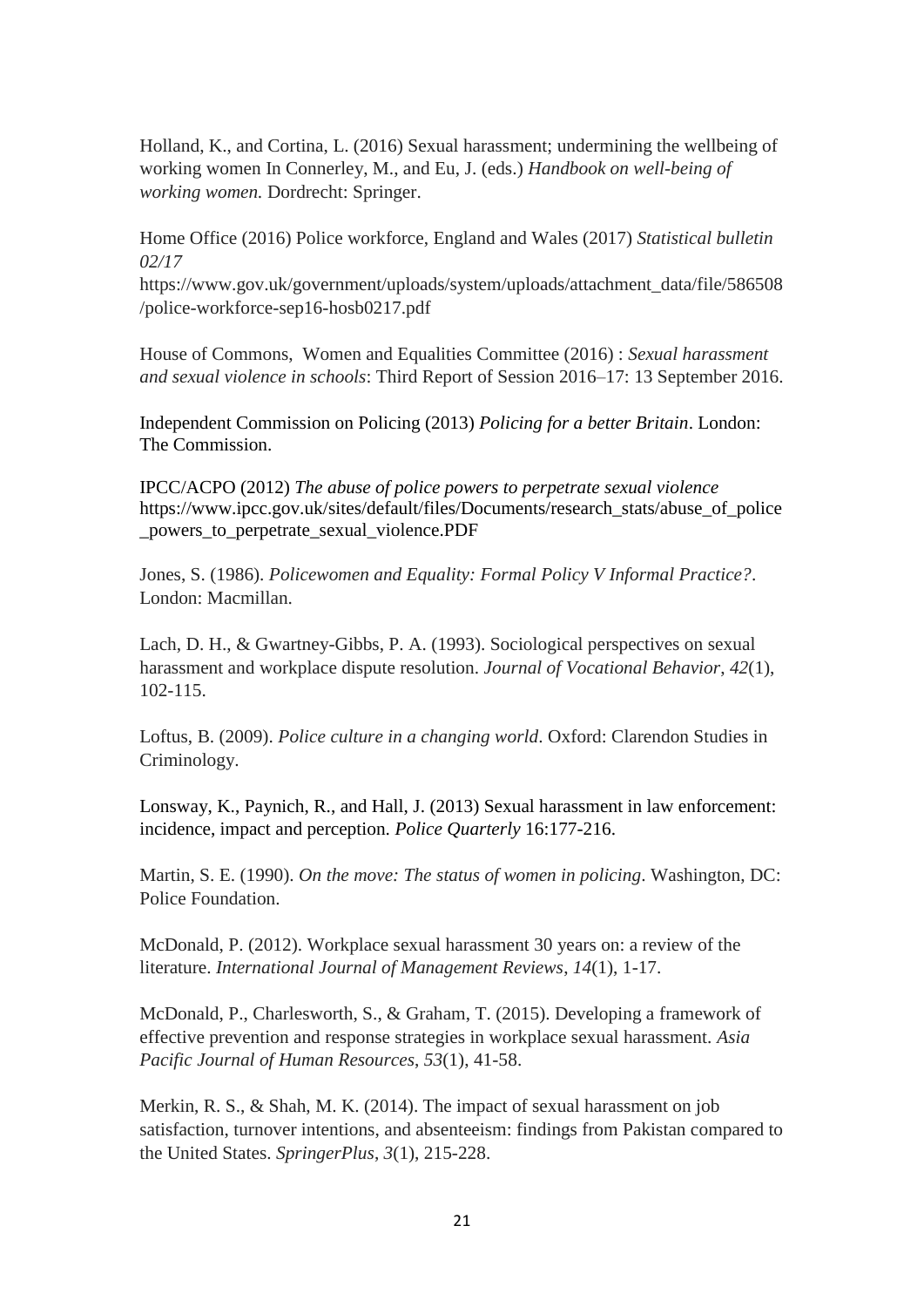Ministry of Defence (2015) *Sexual harassment report: speak out.*  https://www.gov.uk/government/uploads/system/uploads/attachment\_data/file/446224 /ADR005000-Sexual\_Harassment\_Report.pdf

O'Connell, C. E., & Korabik, K. (2000). Sexual harassment: The relationship of personal vulnerability, work context, perpetrator status, and type of harassment to outcomes. *Journal of Vocational Behavior*, *56*(3), 299-329.

Opportunity Now and PWC. (2014) *Project 28-49 The report.* http://www.bitc.org.uk/system/files/project\_28-40\_the\_report.pdf

Qureshi, H., Frank, J., Lambert, E. G., Klahm, C., & Smith, B. (2017). Organisational justice's relationship with job satisfaction and organisational commitment among Indian police. *The Police Journal*, *90*(1), 3-23.

Reiner, R. (2000). *The politics of the police*. 4<sup>th</sup> ed. Oxford. OUP.

Richman-Hirsch, W. L., & Glomb, T. M. (2002). Are men affected by the sexual harassment of women? Effects of ambient sexual harassment on men. *Psychology of work: Theoretically based empirical research*, 212-240.

Rubenstein, M. (1989). Preventing sexual harassment at work. *Industrial Relations Journal*, *20*(3), 226-236.

Silvestri, M. (2017). Police culture and gender; revisiting the 'cult of masculinity'. *Policing, Journal of Policy and Practice*, 11:289-300.

Stockdale, J. (ed.) (1991) *Sexual harassment in the workplace; perspectives, frontiers, and response strategies*. Volume 5 Women and Work. Thousand Oaks: Sage.

TUC (2016). *Still just a bit of banter? Sexual harassment in the workplace* https://www.tuc.org.uk/sites/default/files/SexualHarassmentreport2016.pdf

Waldo, C. R., Berdahl, J. L., & Fitzgerald, L. F. (1998). Are men sexually harassed? If so, by whom? *Law and Human Behavior*, *22*(1), 59.

Willings, C. R., Steel, P., & Lee, K. (2007). A meta-analysis of the antecedents and consequences of workplace sexual harassment. *Personnel Psychology*, *60*(1), 127- 162.

Victorian Equal Opportunities and Human Rights Commission (2015) *Independent review into sex discrimination and sexual harassment including predatory behaviour. Phase one report.*

https://www.humanrightscommission.vic.gov.au/component/k2/item/1336 independent-review-into-sex-discrimination-and-sexual-harassment-includingpredatory-behaviour-in-victoria-police-phase-one-report-2015?Itemid=671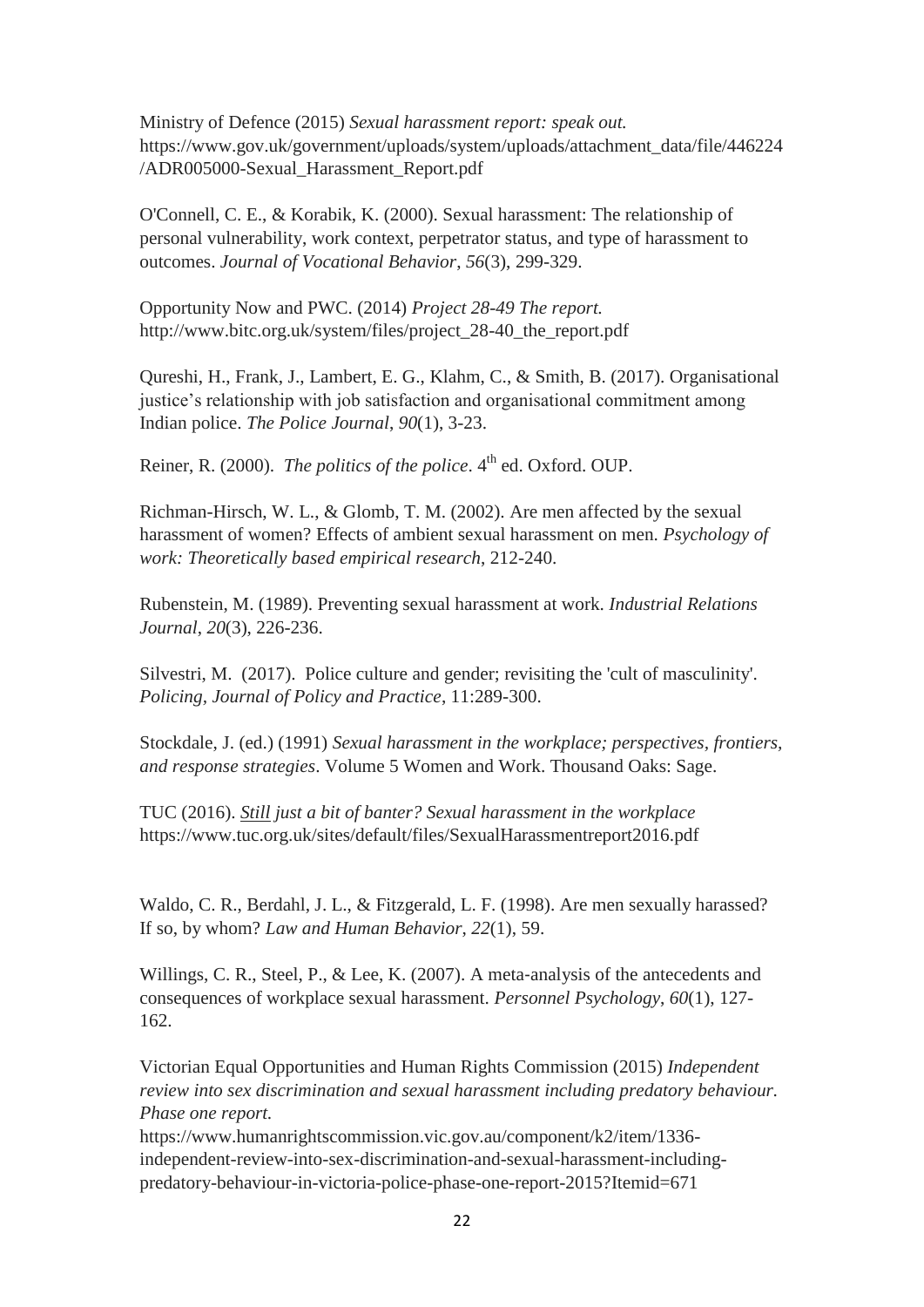World Bank (2009) *Living out values*

http://siteresources.worldbank.org/INTETHICS/Resources/World\_Bank\_Group\_Code \_Of\_Conduct\_11\_06\_09.pdf

YouGov (2016) *Sexual harassment in public poll data* https://d25d2506sfb94s.cloudfront.net/cumulus\_uploads/document/m5gapykjuh/EVA W\_Results\_160301\_GB\_Website.pdf

FOI Numbers of Police staff in Police Scotland https://www.whatdotheyknow.com/request/331777/response/812704/attach/html/2/16 %201074%20final%20response.pdf.html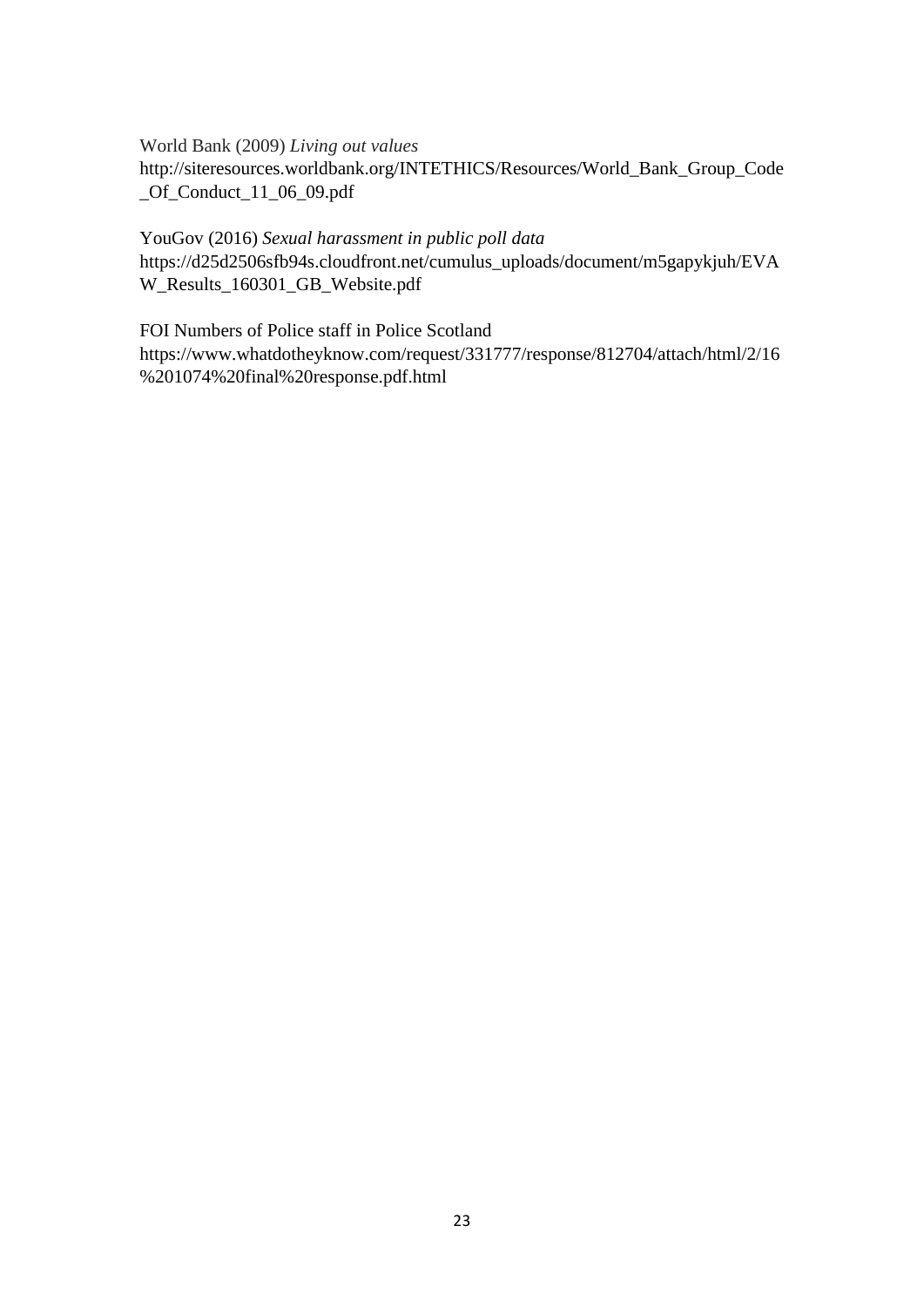# **Table 1: Participant details**

| Demographic characteristics             | % Valid   | % Total |
|-----------------------------------------|-----------|---------|
| (Nos in brackets valid responses)       | Responses | Sample  |
| Women $(N=713)$                         | 66%       | 40%     |
| Men $(N=370)$                           | 34%       | 21%     |
| Under 35 years of age $(N=186)$         | 19 %      | 10%     |
| Over 35 years of age $(N=788)$          | 81%       | 44%     |
| Disabled $(N=140)$                      | 13%       | 8%      |
| Not identify as disabled $(N=945)$      | 87%       | 92%     |
| Alternative sexual orientation $(N=69)$ | 7%        | 4%      |
| Heterosexual $(N=875)$                  | 93%       | 56%     |
| BME $(N=44)$                            | 4%        | 2%      |
| White $(N=1023)$                        | 96%       | 58%     |
| <b>Occupational details</b>             |           |         |
| Supporting processes $(N=443)$          | 40%       | 15%     |
| Publically facing (N=645)               | 60%       | 35%     |

# **Table 2: Overall frequency of exposure to sexual harassment**

# **Type of sexual harassment Frequency**

| Risqué joking (B)                                                         | 78% |
|---------------------------------------------------------------------------|-----|
| Gossiping about another's private life (B)                                | 74% |
| Comments about another's appearance (B)                                   | 56% |
| Repeatedly telling dirty jokes (HE)                                       | 49% |
| Intrusive questions about private life (E)                                | 33% |
| Inappropriate leering or staring (E)                                      | 21% |
| Forwarding email/text containing sexualised content (HE)                  | 19% |
| Touching making you feel mildly uncomfortable (HE)                        | 18% |
|                                                                           | 18% |
| Sexual gestures (E)                                                       | 18% |
| Unwelcomed touching, hugging, kissing (E)                                 | 12% |
| Asking people for dates when clearly not interested (HE)                  | 11% |
| Hinted that giving a sexual favour may lead to preferential treatment (E) | 8%  |
| Circulation of explicit posters/photos (E)                                | 6%  |
| Pressurized to have sex (E)                                               | 4%  |
|                                                                           |     |

B=Banter HE= Hostile Environment E=Explicit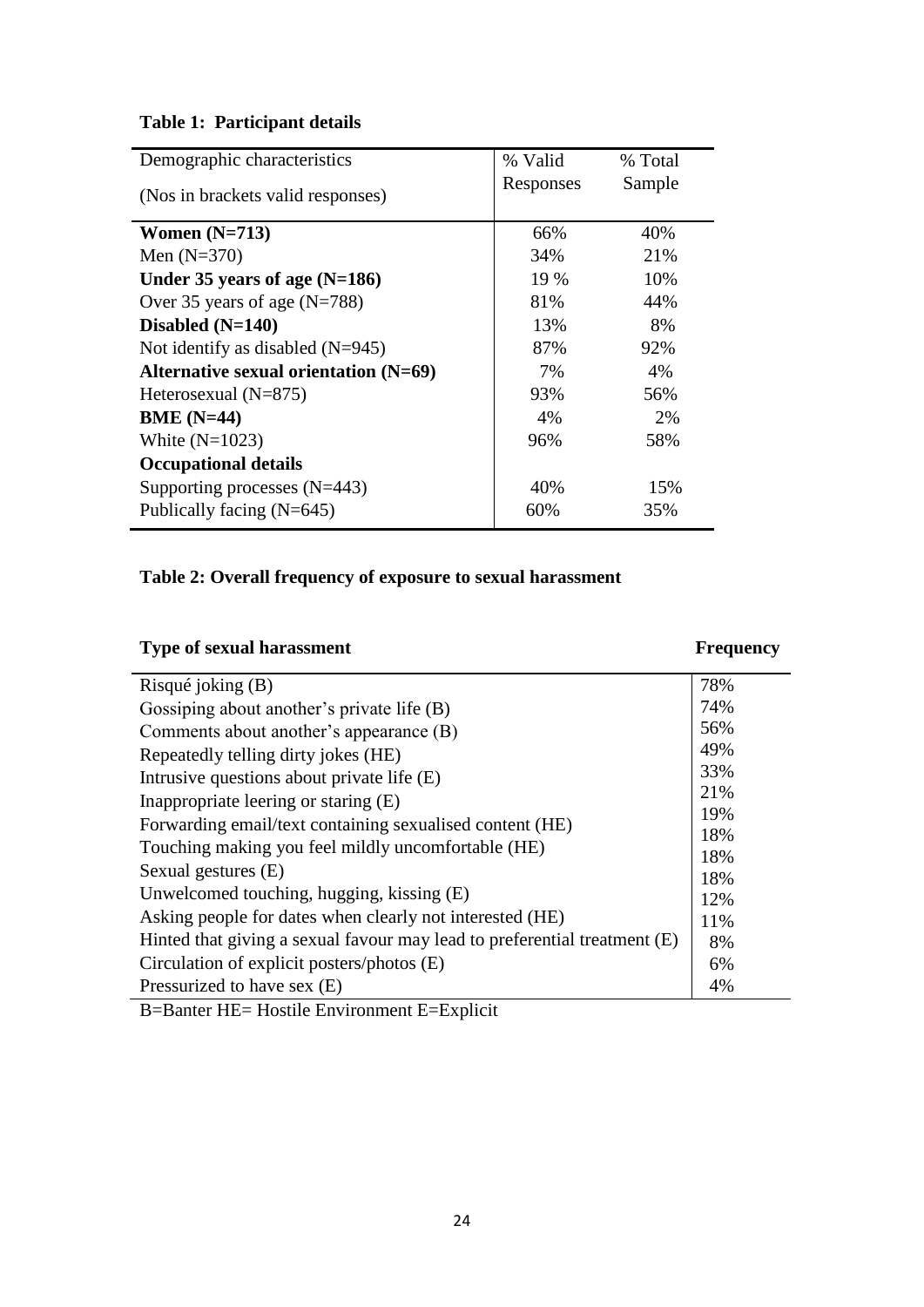| Target         | <i>Bystander</i> | Instigator     | <b>Banter</b> | Hostile Env         | Explicit   |
|----------------|------------------|----------------|---------------|---------------------|------------|
|                |                  |                | $\%$ (N)      | $\%$ (N)            | $\%$ (N)   |
| N <sub>o</sub> | N <sub>o</sub>   | N <sub>0</sub> | 27% (490)     | 57% (1020)          | 74% (1020) |
| N <sub>o</sub> | N <sub>o</sub>   | Yes            | $1\%$ (17)    | 0                   | $1\%$ (17) |
| N <sub>o</sub> | Yes              | N <sub>0</sub> | 20% (350)     | 17% (305)           | 11% (196)  |
| N <sub>o</sub> | Yes              | Yes            | 3% (49)       | $1\% (22)$          | 0          |
| Yes            | N <sub>o</sub>   | N <sub>o</sub> | 4% (79)       | 2% (30)             | $2\%$ (41) |
| Yes            | N <sub>0</sub>   | Yes            | 2% (44)       | $\Omega$            | 0          |
| Yes            | Yes              | N <sub>o</sub> | 22% (389)     | $16\% (285)$        | 10% (189)  |
| Yes            | Yes              | Yes            | 20% (358)     | $6\frac{6(102)}{2}$ | $2\%$ (25) |

**Table 3: Profiles of exposure to three types of sexual harassment as target, bystander and/or instigator**

**Table 4: Instigators of different types of sexually harassing behaviours**

| Instigator                | Banter | Hostile     | Explicit |
|---------------------------|--------|-------------|----------|
|                           |        | environment |          |
| Police staff peer         | 79%    | 69%         | 66%      |
| Police Officer peer       | 70%    | 69%         | 65%      |
| Police staff supervisor   | 47%    | 41%         | 32%      |
| Police Officer supervisor | 45%    | 54%         | 37%      |
| Junior                    | 36%    | 31%         | 22%      |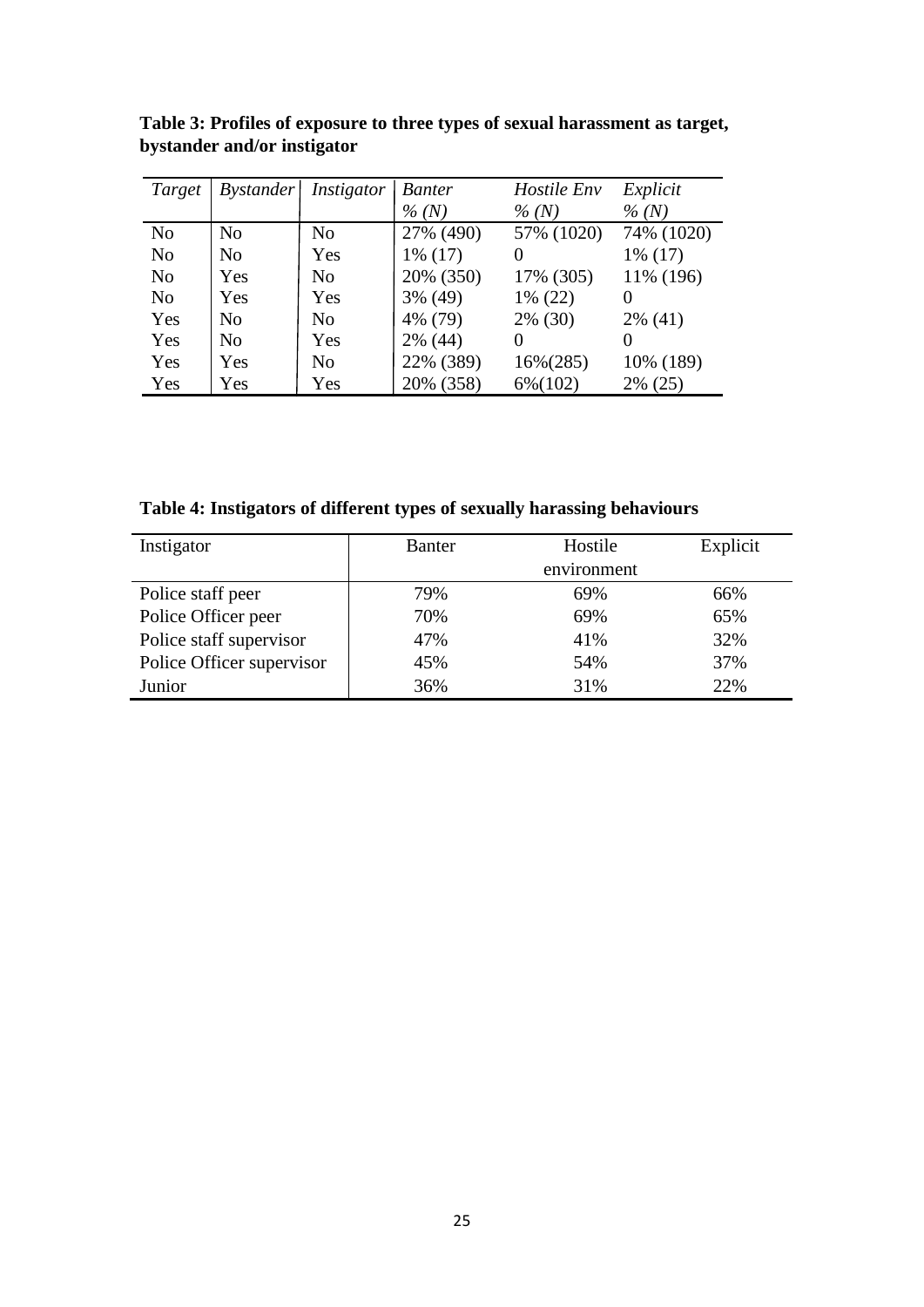# **Table 5: Organisational Fairness / Procedural Justice**

| <b>Item</b>                             | Response<br>Sometimes/often |
|-----------------------------------------|-----------------------------|
| Fair distribution of work               | $77.9\%$ (N=1456)           |
| Managers, supervisors explain decisions | 68.2% (N=1572)              |
| Given recognition for contributions     | $63.4\%$ (N= 1537)          |
| Felt involved in decision making        | 60.8% (N=1516)              |
| Encouraged to challenge work routines   | 54.4% (N=1545)              |
| Helped to develop career                | 47.6% (N=1402)              |
| Helped to gain promotion                | 30.8% (N=1179)              |

Cronbach's Alpha reliability scale =0.89.

## **Table 6: Personal outcomes**

| Impacts                       | <b>Banter</b> | Hostile<br>environment | Explicit    |
|-------------------------------|---------------|------------------------|-------------|
| Increases my stress *         | 22% (328)     | 29% (381)              | 32% (380)   |
| Makes no difference           | 61% (909)     | 66% (868)              | 67% (800)   |
| Decreases my stress           | 18% (261)     | 5% (69)                | $1\%$ (16)  |
| Helps me complete my work**   | 2% (35)       | $1\%$ (12)             | $0.2\%$ (3) |
| Makes no difference           | 85% (1266)    | 78% (1022)             | 74% (880)   |
| Hinders me completing my work | 13% (199)     | 21% (273)              | 25% (300)   |

\*Chi square 256.611 (df =,4) p<. 001

\*\* Chi square 85.64 (df = ,4) p<.001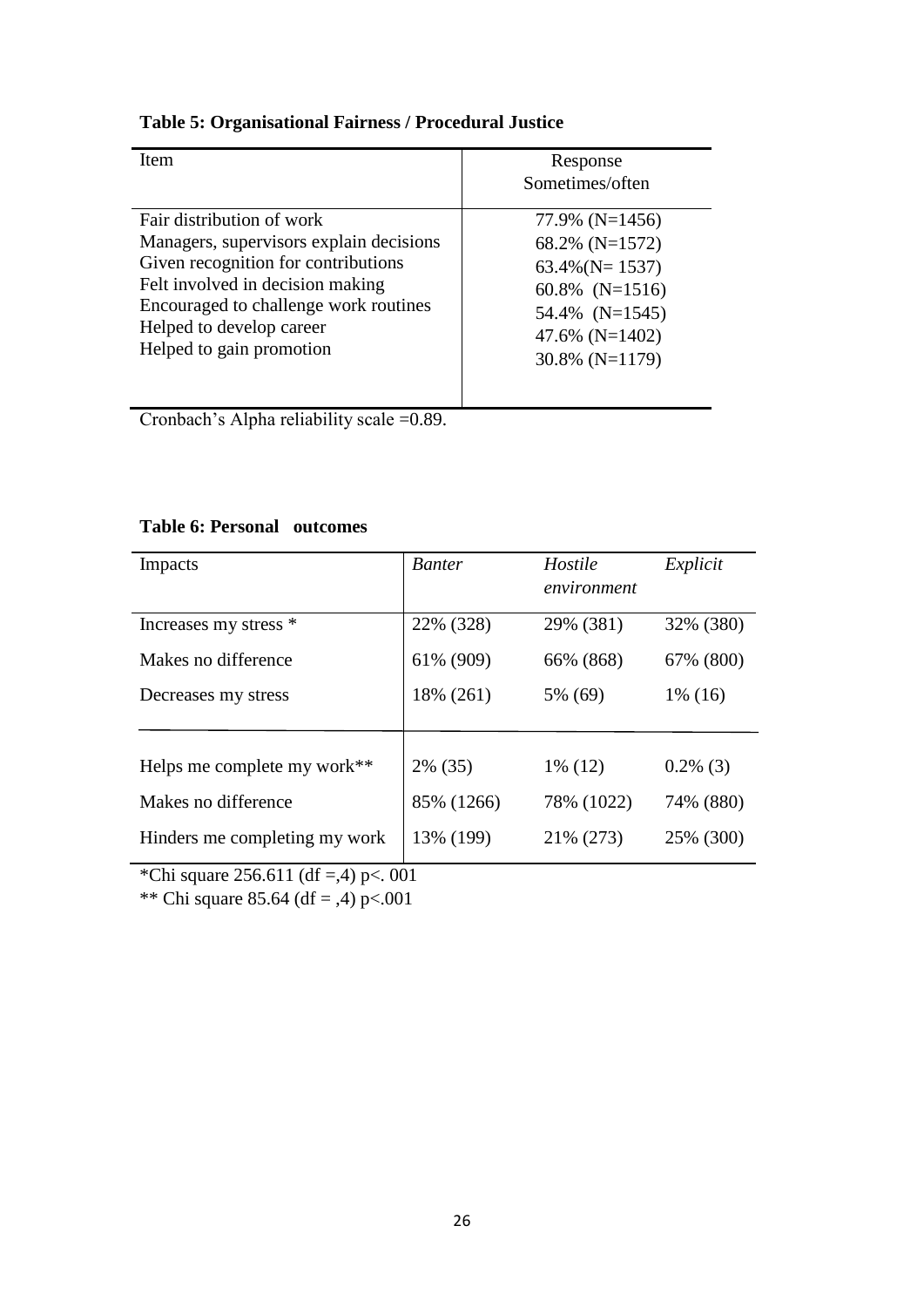|                                                                    |       | Component |
|--------------------------------------------------------------------|-------|-----------|
| <b>Items</b>                                                       | 1     | 2         |
| Unwelcomed cornering, touching hugging or kissing                  | 1.014 | $-.083$   |
| Being pressurised for sex or sexual acts                           | 1.014 | $-.086$   |
| Circulation of sexually explicit pictures postures or gifts        | 1.012 | $-.085$   |
| Inappropriate staring or leering                                   | 1.007 | $-.082$   |
| Explicit sexual gesturing                                          | 1.003 | $-.084$   |
| Intrusive questioning about your private life                      | .990  | $-.068$   |
| Being hinted that giving a sexual favour may lead to preferential  | .713  | .308      |
| treatment                                                          |       |           |
| Persistently being asked out on a date when clearly not interested | .711  | .307      |
| Touching to make you feel mildly uncomfortable                     | .708  | .319      |
| Forwarding text with sexualised joke                               | .693  | .329      |
| Repeatedly telling dirty jokes                                     | .688  | .330      |
| Gossiping about a person's private sex life                        | .007  | .960      |
| Making comments about people's appearance                          | .007  | .960      |
| Telling risqué jokes                                               | .047  | .913      |
|                                                                    |       |           |

Extraction Method: Principal Component Analysis. Rotation Method: Oblimin with Kaiser Normalization

# **Table 8: Multiple Regression Models**

|                | <b>Banter</b> | Hostile<br>Environment<br>$^{+}$ |
|----------------|---------------|----------------------------------|
|                |               | Explicit                         |
| Tolerance      | $-0.15$       | $0.53***$                        |
| Male gender    | $-0.05$       | 0.004                            |
| Male manager   | 0.06          | $-0.07$                          |
| Organizational |               |                                  |
| justice        | $0.41***$     | $0.36***$                        |
| Organizational |               |                                  |
| confidence     | $-0.22***$    | $0.47***$                        |
| Non-           |               |                                  |
| heterosexual   | $-0.11$       | 0.04                             |
| Non-white      | 0.20          | $-0.05$                          |
| Disability     | $0.26**$      | 0.04                             |
| Public facing  |               |                                  |
| role           | 0.06          | $0.22***$                        |
| Cons           | $-0.04$       | $-0.26***$                       |
|                |               |                                  |